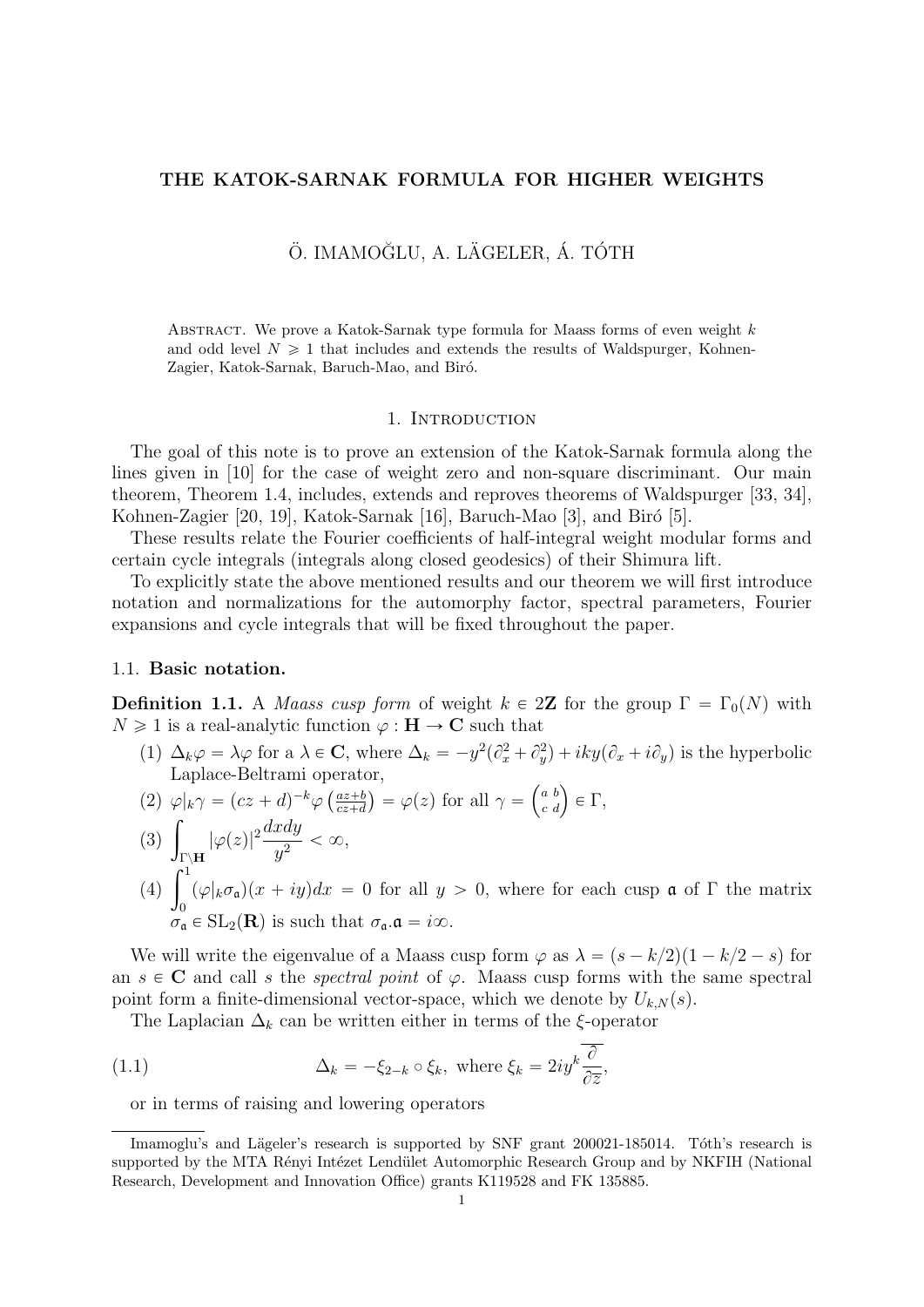(1.2) 
$$
\Delta_k = L_{k+2} R_k - k = R_{k-2} L_k,
$$

where

(1.3) 
$$
L_k = 2iy^2 \partial_{\overline{z}} \text{ and } R_k = \frac{k}{y} + 2i\partial_z.
$$

Clearly,  $\xi_k f = 0$  if and only if f is holomorphic and hence holomorphic cusp forms are Maass cusp forms.

By Stokes' theorem, for any  $\varphi_1, \varphi_2 \in U_{k,N}(s)$  we have

(1.4) 
$$
\langle \Delta_k \varphi_1, \varphi_2 \rangle = \langle \xi_k \varphi_1, \xi_k \varphi_2 \rangle,
$$

where

where  
\n(1.5) 
$$
\langle \varphi_1, \varphi_2 \rangle = \int_{\Gamma \backslash \mathbf{H}} \varphi_1(z) \overline{\varphi_2(z)} y^{k-2} dx dy.
$$

Since  $\langle \cdot, \cdot \rangle$  is Hermitian, the eigenvalue of a Maass cusp form is always real. Since  $\langle \xi_k \varphi, \xi_k \varphi \rangle > 0$  if and only if  $\xi_k \varphi$  is not identically zero, the space of holomorphic cusp forms  $S_{k,N}$  is, in fact, equal to the space  $U_{k,N}(k/2)$ .

The eigenvalue  $\lambda$  being real means that the imaginary part of  $(s - k/2)(1 - k/2 - s)$ must vanish for every spectral point  $s \in \mathbb{C}$  with  $U_k(s) \neq \{0\}$ . This translates to  $s = \frac{1}{2} + ir$ for an  $r \in \mathbf{R}$  or to s being real. The non-zero eigenvalues of the latter form constitute the exceptional spectrum.

Similarly, we define half integral weight modular forms with the  $\theta$ -multiplier. For  $\kappa \in \frac{1}{2}$  $\frac{1}{2}$ **Z** we write

(1.6) 
$$
\psi|_{\kappa} \gamma = j(\gamma, z)^{-2\kappa} \psi(\gamma z)
$$

where  $j(\gamma, z) = \frac{\theta(\gamma.z)}{\theta(z)}$ . For  $\gamma =$ a b  $(e^{a} b) \in \Gamma_0(4N)$ , the cocycle is given by  $\overline{c}$ 

#

$$
j(\gamma, z) = \varepsilon_a^{-1} \left(\frac{c}{a}\right) (cz + d)^{\frac{1}{2}}
$$

with

$$
\varepsilon_a = \begin{cases} 1, & \text{if } a \equiv 1 \pmod{4}, \\ i, & \text{if } a \equiv 3 \pmod{4}, \end{cases}
$$

and the square root is defined by the canonical branch of the complex logarithm.

The space  $U_{\kappa,4N}(s)$  consist of functions that satisfy (1), (3) and (4) of Definition 1.1 (with  $\kappa$  instead of  $k$ ) and where (2) is replaced by (1.6).

1.2. The Shimura correspondence. It is easily seen that any  $\varphi \in U_{k,N}(s)$  has a Fourier-expansion given by

(1.7) 
$$
\varphi(z) = \sum_{n \neq 0} a_{\varphi}(n) (4\pi |n|y)^{-\frac{k}{2}} W_{\text{sign}(n)\frac{k}{2}, s-\frac{1}{2}}(4\pi |n|y) e(nx), \ a_{\varphi}(n) \in \mathbf{C}.
$$

Here  $W_{\nu,\mu}(y)$  is the W-Whittaker function [4, Ch. 6.7], which is exponentially decaying as  $y \to +\infty$ , hence the same remains true for  $\varphi(z)$ .

There is a Hecke and Atkin-Lehner theory [1] on  $U_{k,N}(s)$  for all  $s \in \mathbb{C}$  as there is one on  $S_{k,N} = U_{k,N}(k/2)$  and hence there exists a basis of simultaneous eigenforms for all Hecke operators  $T_k(n)$  with  $(n, N) = 1$ . If  $\varphi$  is a newform, we have  $a(1) \neq 0$ , and we may normalize  $\varphi$  to have  $a(1) = 1$ ; such a form will be called *Hecke-normalized*. The linear map  $X: \varphi(z) \to y^k \varphi(-\overline{z})$  is a map  $U_{k,N}(s) \to U_{-k,N}(s)$ . Supposing that  $k > 0$ , we may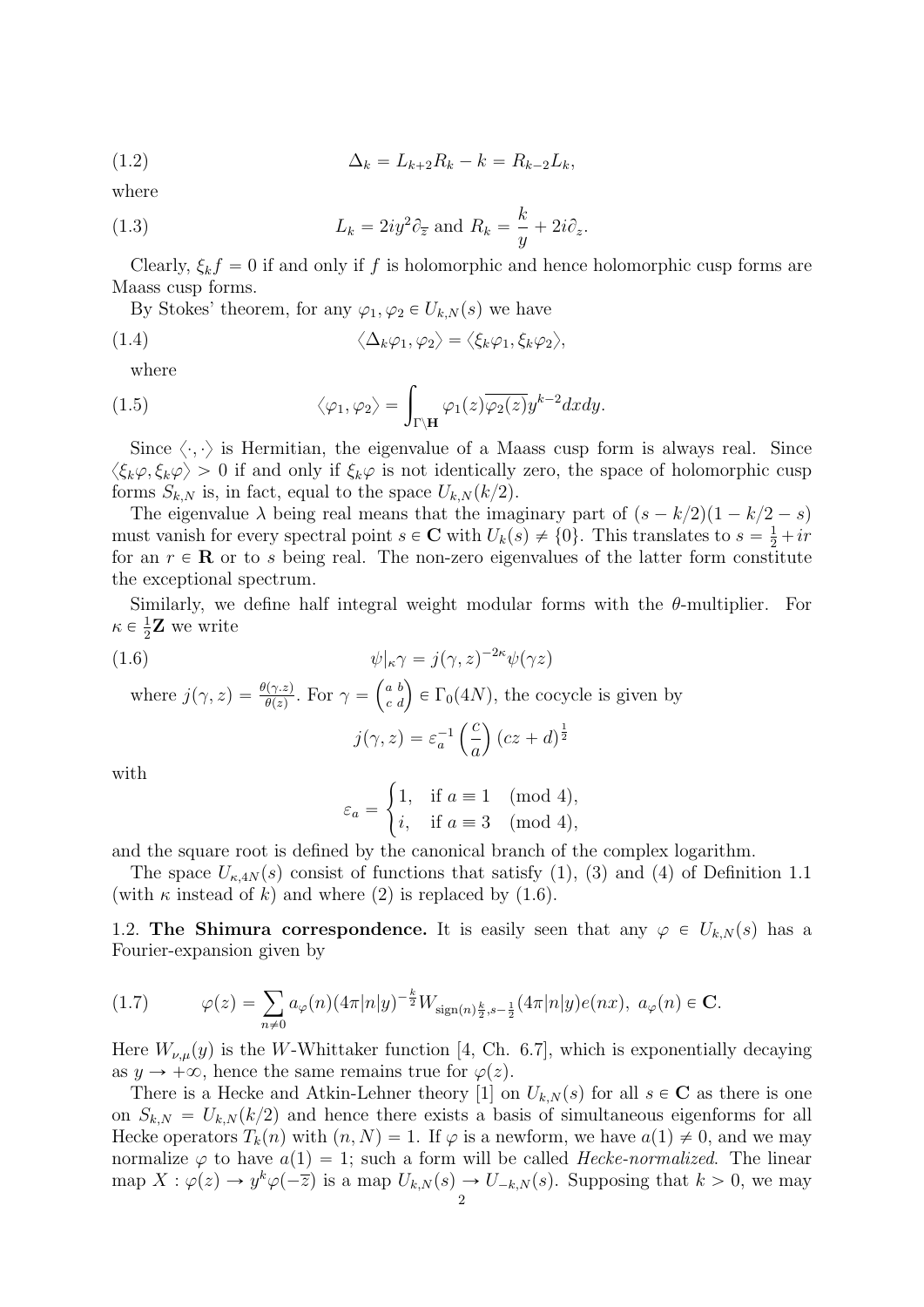first apply the lowering operators  $L_{2-k} \circ L_{k-4} \circ \cdots \circ L_k$  and then apply X so that we get an involution  $U_{k,N}(s) \to U_{k,N}(s)$ , which commutes with the Laplacian  $\Delta_k$ . Similarly, we use raising operators for weight  $k < 0$ . As the map is an involution, it has eigenvalue  $\pm 1$ . We call Maass cusp forms with eigenvalue  $+1$  even Maass forms (and forms with eigenvalue  $-1$  odd forms). The Fourier coefficients of any even form  $\varphi(z)$  of weight k satisfy

(1.8) 
$$
a_{\varphi}(-n) = \frac{\Gamma(s+k/2)}{\Gamma(s-k/2)} a_{\varphi}(n)
$$

with  $n > 0$ ; see [8, Sec. 4] for more details.

For convenience the Fourier coefficients of half integral weight Maass cusp form  $\psi \in$  $U_{\kappa,4N}(s)$  will be designated by  $b_{\psi}(n)$ , so that we have

(1.9) 
$$
\psi(z) = \sum_{n \neq 0} b_{\psi}(n) (4\pi |n|y)^{-\frac{\kappa}{2}} W_{\text{sign}(n)\frac{\kappa}{2},s-\frac{1}{2}} (4\pi |n|y) e(nx).
$$

The celebrated work of Shimura [31] gives a Hecke theory and a correspondence between half integral weight forms and integral weight forms in the holomorphic case, and this extends to Maass cusp forms; see [12], [21], [29], and [25].

For k an even integer,  $\psi \in U_{\frac{k+1}{2},4N}(s)$  a Hecke eigenform, and  $(-1)^{\frac{k}{2}}d$  a fundamental discriminant, we define the *Shimura lift* of  $\psi$  as follows. For  $m > 0$  let

(1.10) 
$$
\sum_{\substack{n|m,\\(n,N)=1}} n^{k/2-1} \left( \frac{(-1)^{\frac{k}{2}}d}{n} \right) b_{\psi} \left( \frac{m^2d}{n^2} \right) = a(m)b_{\psi}(d).
$$

and extend this to  $m < 0$  by (1.8). By Hecke theory the  $a(n)$  are well defined and we let

(1.11) 
$$
\text{Shim}_d(\psi) = \sum_{n \neq 0} a(n) (4\pi |n|y)^{-\frac{k}{2}} W_{\text{sign}(n)\frac{k}{2}, s-\frac{1}{2}} (4\pi |n|y) e(nx).
$$

The function  $\text{Shim}_d(\psi)$  is a Maass cusp form of weight k [12]. This is the nonholomorphic analogue of Shimura's original result [31].

 $\mathbf{r}$ 

Generally, we will restrict 
$$
\text{Shim}_d
$$
 to the Kohnen plus space  
\n(1.12)  $U^+_{\frac{k+1}{2},4N}(s) = \left\{ \psi(z) \in U_{\frac{k+1}{2},4N}(s) : b_{\psi}(n) \neq 0 \text{ only if } (-1)^{\frac{k}{2}}n \equiv 0, 1 \pmod{4} \right\}.$ 

when we have

Shim<sub>d</sub>: 
$$
U^+_{\frac{k+1}{2},4N}(s) \to U_{k,N}(2s-1)
$$
.

1.3. The Katok-Sarnak formula. It was first shown by Shintani [32] that we may view the Fourier coefficients of a half-integral weight Maass cusp form in terms of traces of its image under the Shimura lift (this is not a precise statement, as the Shimura correspondence is not generally known to be an isomorphism). This idea lead to formulas for the central value of certain automorphic L-functions, a question with a long and rich history, with many applications, see for example [6, 7, 23, 27, 28].

The Shimura-Shintani [31, 32] correspondence allows one to express the central L-value of an even weight holomorphic modular form in terms of Fourier coefficients of its half integral weight correspondent. Waldspurger [33, 34] was the first to establish such a relation which was then made explicit by Kohnen and Zagier [19].

The method applied by Shintani to prove his result was based on a theta-correspondence. In the setting of non-holomorphic modular forms, this idea was originally introduced by Maass [25] . The methods in [25] were later explicated and further developed by Katok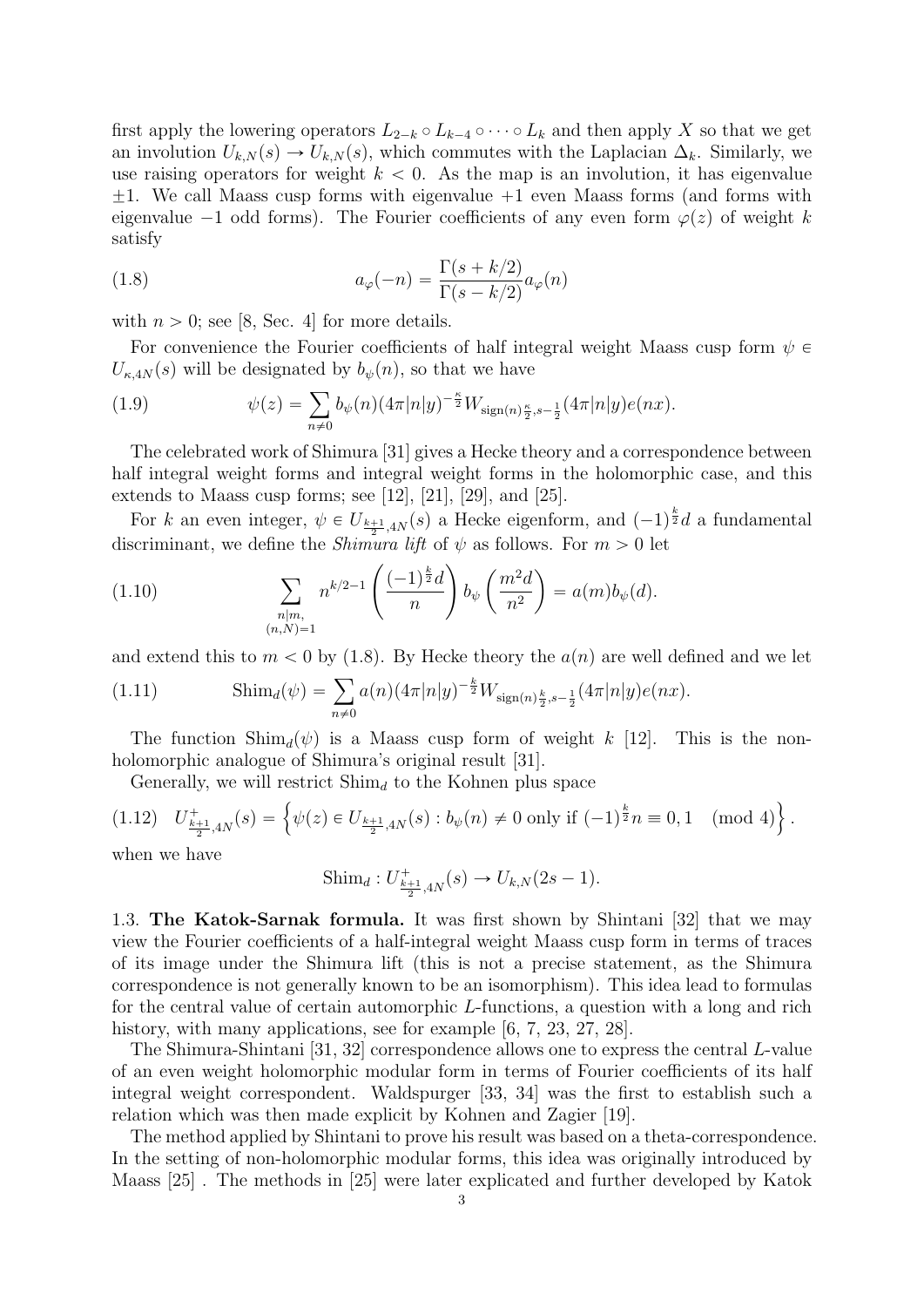and Sarnak in  $[16]$ . The main result of  $[16]$  is the analog<sup>1</sup> of the results of Waldspurger and Kohnen-Zagier in the case of weight zero Maass forms for  $SL_2(\mathbf{Z})$ . To state the Katok-Sarnak formula we will briefly define the traces alluded above (see section 3.1 for further details.)

Let  $\mathcal{Q}_{N,D}$  be the set of integral binary quadratic forms  $Q(x, y) = [A, B, C] = Ax^2 +$  $Bxy + Cy^2$  of discriminant  $D > 0$  such that  $N|A$ , whereas for  $D < 0$ , we restrict  $\mathcal{Q}_{N,D}$ to the set of positive definite binary forms  $Q(x, y)$  with N|A. The forms  $Q \in \mathcal{Q}_{N,D}$  are acted on as usual by Γ, resulting in finitely many classes  $\Gamma \backslash Q_{N,D}$ .

For  $Q \in \mathcal{Q}_{N,D}$  and  $D < 0$ , let  $z_Q$  be the root of  $Q(z, 1) = 0$  in **H** and for  $D > 0$ , let  $S_Q$ be the associated geodesic in H and  $C_Q = \Gamma_Q \backslash S_Q$ , where  $\Gamma_Q$  is the group of automorphs of Q. The geodesic associated to a binary quadratic form of square discriminant is noncompact.

**Definition 1.2.** Let d be a fundamental discriminant and  $d' \equiv 0, 1 \pmod{4}$ . For  $dd' > 0$ the twisted trace of an automorphic function  $\varphi : \mathbf{H} \to \mathbf{C}$  of weight  $k \in 2\mathbf{Z}$  for  $\Gamma$  is defined by

$$
\mathrm{Tr}_{d,d'}(\varphi) = \sum_{Q \in \Gamma \backslash \mathcal{Q}_{N,dd'}} \chi_d(Q) \int_{C_Q} \varphi(z) Q(z,1)^{k/2} \frac{\sqrt{dd'}dz}{Q(z,1)},
$$

whenever the integral converges. The character  $\chi_d$  is the genus character given by

$$
\chi_d([A, B, C]) = \begin{cases} \left(\frac{d}{r}\right), & \text{if } (A, B, C, d) = 1, Q \text{ represents } r, \text{ and } (r, d) = 1; \\ 0, & \text{if } (A, B, C, d) > 1. \end{cases}
$$

Note that when restricted to  $S_Q$  the holomorphic differential form  $\sqrt{dd'}dz/Q(z, 1)$  simply becomes arc length measure.

**Definition 1.3.** Let d be a fundamental discriminant and  $d' \equiv 0, 1 \pmod{4}$ . For  $dd' < 0$ , the twisted trace of an automorphic function f of weight  $k \in 2\mathbb{Z}$  for  $\Gamma$  is defined for  $k \geq 0$ by

$$
\text{Tr}_{d,d'}(f) = |dd'|^{\frac{k}{4}} \sum_{Q \in \Gamma \backslash \mathcal{Q}_{N,dd'}} \chi_d(Q) \omega_Q^{-1} L_k^k f(z_Q)
$$

and for  $k < 0$  by

$$
\mathrm{Tr}_{d,d'}(f) = |dd'|^{\frac{k}{4}} \sum_{Q \in \Gamma \backslash \mathcal{Q}_{N,dd'}} \chi_d(Q) \omega_Q^{-1} R_k^{-k} f(z_Q)
$$

Here  $\omega_Q = |\Gamma_Q|$  and for  $n \ge 1$ , we set  $L_k^{2n} = L_{k-2n}L_{k-2n+2}\cdots L_{k-2}L_k$  and  $R_k^{2n} =$  $R_{k+2n}R_{k+2n-2} \cdots R_{k+2}R_k$ . The character  $\chi_d$  is defined as in Definition 1.2.

#

**Theorem** (Katok-Sarnak [16]). Let  $\varphi$  be an even Maas cusp form in  $U = U_{0,1}$  then

(1.13) 
$$
6\sqrt{|d|} \sum_{\psi} \frac{\overline{b_{\psi}(1)} b_{\psi}(d)}{\langle \psi, \psi \rangle} = \langle \varphi, \varphi \rangle^{-1} \cdot \begin{cases} 2\sqrt{\pi} \text{Tr}_{d,1}(\varphi), & \text{if } d < 0, \\ \text{Tr}_{d,1}(\varphi), & \text{if } d > 0. \end{cases}
$$

where  $\psi$  runs over an orthogonal basis of the preimage of  $\varphi$  under Shim<sub>1</sub>.

<sup>&</sup>lt;sup>1</sup>For this reason these results are sometimes referred to in the literature as formulas of Waldspurger or Kohnen-Zagier type.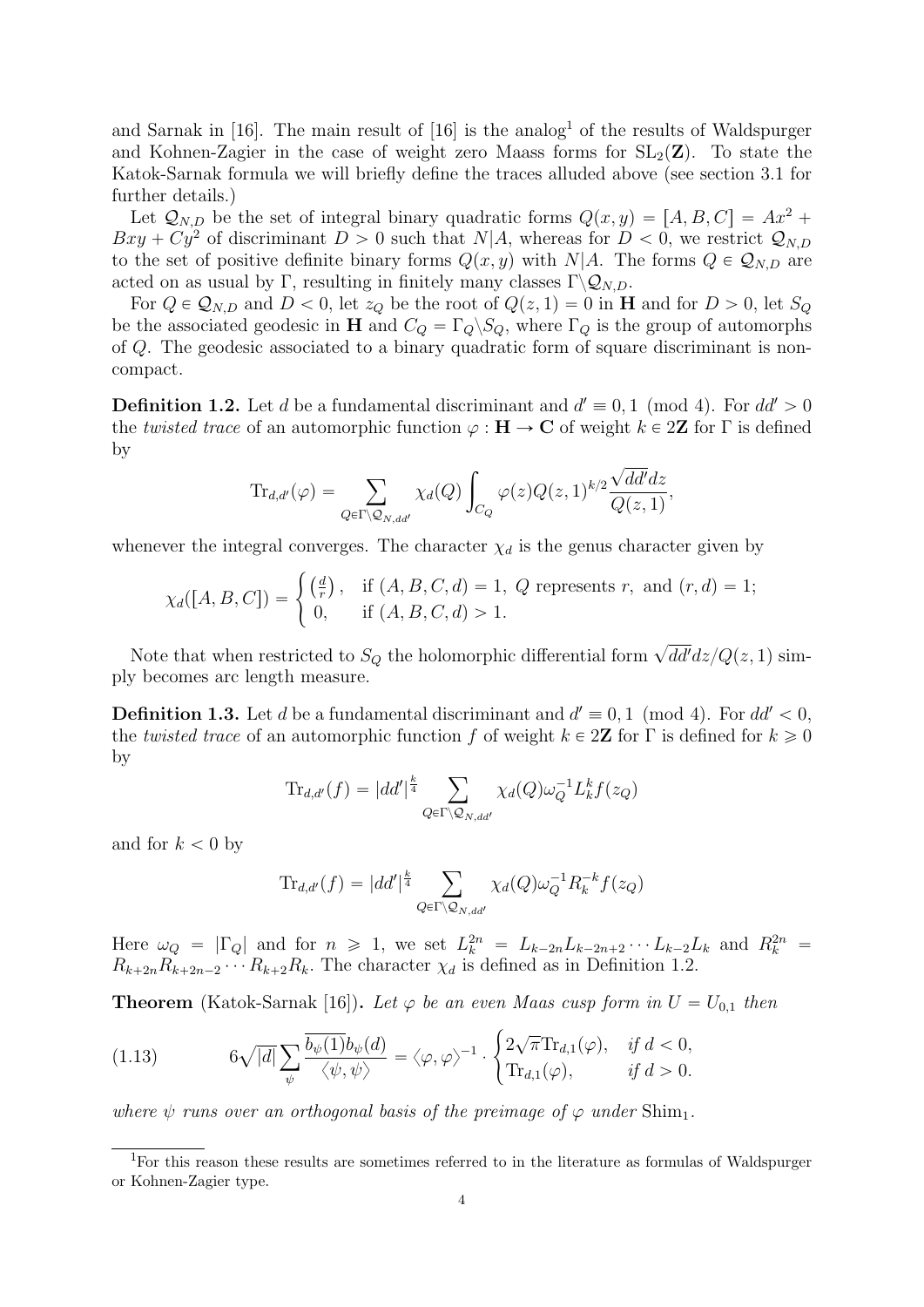To see the relation of this result to the central L-values note that when  $d = 1$  the sum in the Tr $(\varphi)$  on the right hand side of (1.13) has only one form xy, and the corresponding cycle is the geodesic  $[0, i\infty]$ . This gives

$$
6\sqrt{|d|}\sum_{\psi}\frac{\overline{b_{\psi}(1)}b_{\psi}(d)}{\langle\psi,\psi\rangle}=\frac{1}{\langle\varphi,\varphi\right)}\int_{0}^{\infty}\varphi(iy)\frac{dy}{y}.
$$

Hence in this case the right hand side of  $(1.13)$  can be written in terms of the central  $L$ -Hence in this case the right hand side of (1.13) can be written in terms of the central L-<br>value  $L(\varphi, 1/2)$  of  $L(\varphi, w) = \sum_{n=1}^{\infty} a_{\varphi}(n)/n^{w-1/2}$ . As a corollary one obtains the following non-negativity result.

**Theorem** (Katok-Sarnak). If  $\varphi$  is a Hecke normalized even Maass form in U then

 $L(\varphi, 1/2) \geq 0$ 

1.4. The main result of the paper. The results of Katok-Sarnak are generalized to higher levels by Baruch-Mao [3] and Biró [5], using different methods. Our main theorem includes, extends and reproves theorems of Waldspurger [33, 34], Kohnen-Zagier [19, 20], Katok-Sarnak [16], Baruch-Mao [3] and Biró [5].

**Theorem 1.4.** Let k be an even integer,  $N \geq 1$  odd and  $\varphi \in U_{k,N}(s)$  be an even normalized newform with  $\text{Re}(s) > 0$ . Let d, d' be a pair of integers such that  $(-1)^{\frac{k}{2}}d, (-1)^{\frac{k}{2}}d' \equiv$  $0,1 \pmod{4}$  and  $(-1)^{\frac{k}{2}}d$  is a fundamental discriminant. Then we have (1.14) ?

$$
6(-1)^{\lfloor k/4\rfloor}\sqrt{|D|}\sum_{\text{Shim}_d(\psi)=\varphi}\frac{\overline{b_\psi(d)}b_\psi(d')}{\langle\psi,\psi\rangle}=\langle\varphi,\varphi\rangle^{-1}\cdot\begin{cases}2\sqrt{\pi}\;\text{Tr}_{(-1)^{\frac{k}{2}}d,(-1)^{\frac{k}{2}}d'}(\varphi),&\text{ if } dd'<0,\\2^{k/2}\text{Tr}_{(-1)^{\frac{k}{2}}d,(-1)^{\frac{k}{2}}d'}(\varphi),&\text{ if } d,d'>0,\\2^{1-k/2}\text{Tr}_{(-1)^{\frac{k}{2}}d,(-1)^{\frac{k}{2}}d'}(\xi_k\varphi),&\text{ if } d,d'<0,\\2^{1-k/2}\text{Tr}_{(-1)^{\frac{k}{2}}d,(-1)^{\frac{k}{2}}d'}(\xi_k\varphi),&\text{ if } d,d'<0,\end{cases}
$$

where  $\sum_{\text{Shim}_d(\psi)=\varphi}$  means that  $\psi$  runs over an orthogonal basis in  $U_{k,N}^+$  (  $\frac{s}{2} + \frac{1}{4}$ 4 of the preimage of  $\varphi$  under Shim<sub>d</sub>.

Remark 1.5. The results of [16, 3, 5] do not include the case of  $d, d' < 0$ . The extension to the case of both discriminants  $d, d' < 0$  was first done in [10] only in the case of weight 0 and  $dd'$  not a square. Hence Theorem 1.4 generalizes and extends all the previous results of this type.

Remark 1.6. Note that if  $\varphi$  is a holomorphic cusp form of weight  $k > 0$ , then  $L_k^k \varphi = 0$ and  $\xi_k \varphi = 0$ . Hence if at least one of d, d' is negative then both sides of the identity (1.14) are zero (as the negative Fourier coefficients of  $\psi$  vanish).

*Remark* 1.7. The Fourier coefficients in equation  $(1.14)$  are as in  $(1.9)$  and so agree with the usual Fourier coefficients in the holomorphic case. For holomorphic forms the case  $d, d' > 0$  was first proved by Kohnen [20, Thm. 3], where the constant differs from ours  $a, a > 0$  was first proved by Konnen [20, 1 nm. 5], where the constant differs from ours<br>by  $6\sqrt{D}$ . This comes from our normalization for the inner product which leads to a factor by  $\delta \sqrt{D}$ . This comes from our normalization for the linear product which leads to a factor  $|\Gamma_0(N): \Gamma_0(4N)| = 6$ , and that we have an additional factor of  $\sqrt{D}$  in our definition of the trace to match the arc length integrals in [16].

The following Corollary is a generalization of a result of Baruch and Mao [3, Thm. 1.4] to higher weights.

**Corollary 1.8.** Let k be an even non-negative integer, let  $\varphi \in U_{k,N}(s)$  be an even normalized newform with spectral point  $s \neq \frac{k}{2}$  $\frac{k}{2}$ , and let d be a fundamental discriminant with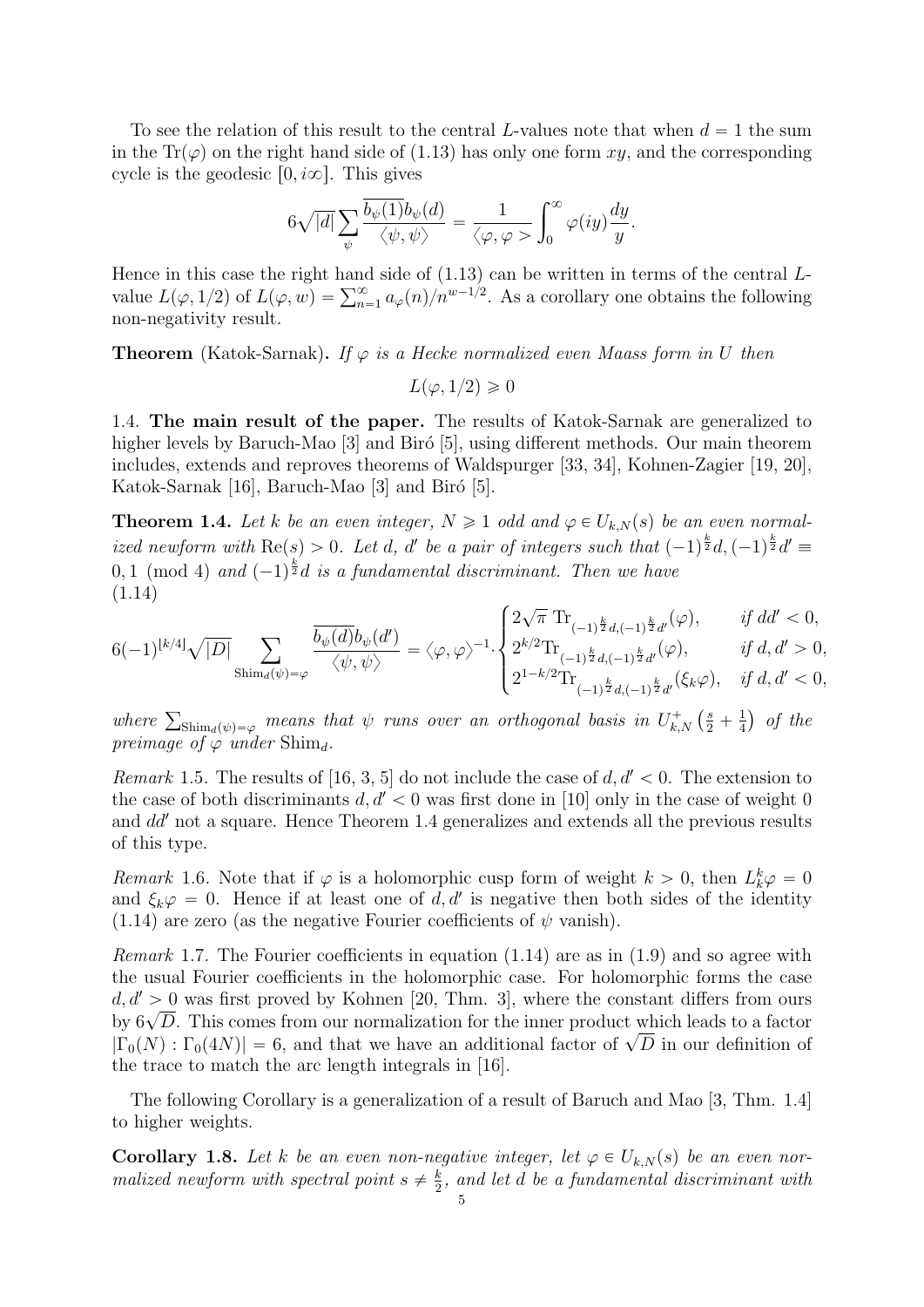$(-1)^{\frac{k}{2}}d > 0$  and  $(d, N) = 1$ . Suppose that for all m||N, its eigenvalues w<sub>m</sub> under the  $(-1)^{\overline{z}}d > 0$  and  $(d, N) = 1$ . Suppose that<br>Atkin-Lehner involution  $W_m$  are equal to  $\left(\frac{d}{dt}\right)$  $\frac{d}{m}$ ). Then

$$
6\sum_{\text{Shim}_d(\psi)=\varphi}\frac{|b_\psi(|d|)|^2}{\langle\psi,\psi\rangle}=\frac{2^{\nu(N)}|d|^{\frac{k-1}{2}}}{(4\pi)^{k/2}\sqrt{\pi}}\Gamma\left(\frac{s}{2}+\frac{k}{2}\right)\Gamma\left(\frac{1-s}{2}+\frac{k}{2}\right)\frac{L\left(\varphi,d,1/2\right)}{\langle\varphi,\varphi\rangle},
$$

where  $\nu(N)$  is the number of distinct prime factors of N and where  $L(\varphi, d, 1/2)$  is defined by (5.1).

Finally we should mention that there are other generalizations of the results of Waldspurger and Kohnen-Zagier. They are too numerous to list here but we mention the papers of Khuri-Makdisi [17] and Kojima [22, 24] for generalizations to the case of number fields.

1.5. The method of proof. In this paper we use spectral methods similar to the ones employed by Duke, Imamoğlu, and Tóth  $[10]$ . Our main result, Theorem 1.4, relates traces of integral weight cusp forms to the products of half integral weight Fourier coefficients. The proof uses an idea that goes back to Selberg [30] (see also [13] for a spectacular application). Roughly speaking our method involves proving identities for cycle integrals of Poincaré series, built from some test function  $\phi_s$ , that are dependent on the spectral parameter s. The cycle integrals are then expressible in terms of sums of terms of the form  $K(m, n; c)F_s(mn/c^2)$ , where  $K(m, n; c)$  are certain Kloosterman sums. These expressions will have poles at spectral points that may be exploited to prove various identities. The function  $F_s$  is a complicated integral transform of  $\phi_s$  and we replace them with their first order approximations which makes the arguments elementary. This is one of the main technique used in our proof. The other input we need involves the choice of the Poincaré series.

The main tool in [10] was Niebur Poincaré series. These series are eigenfunctions of the Laplacian and appear as Fourier coefficients of the resolvent kernel of  $\Delta_k$ ; see [11]. They have the disadvantage of being of exponential growth at the cusp and non-integrable over the non-compact geodesics corresponding to square discriminants.

To circumvent this problem, we work instead with Selberg Poincar´e series, which do not have these convergence problems. The use of both Niebur and Selberg Poincaré series is based on the fact that they have poles at spectral points with residues giving cuspidal Maass forms. The Selberg Poincaré series are not eigenfunctions of the Laplacian but have better analytical properties.

1.6. Outline of the paper. The main steps in the proof of Theorem 1.4 and the structure of the paper is as follows.

In the next section we start reviewing some standard results from spectral theory. We use them to get to Maass cusp forms through the residues of Selberg and Niebur Poincaré series. The needed spectral theory results are reviewed in Propostions 2.3 and 2.6. By going one step further and looking at the Fourier coefficients of the Poincaré series one can write the residues of Kloosterman zeta function in terms of products of Fourier coefficients of cusp forms. This is the content of Proposition 2.5.

The next ingredient in the proof of Theorem 1.4, which is also the main technical result of the paper, is Theorem 3.1. This theorem which relates the traces of Selberg Poincaré series to Kloosterman zeta functions together with other results about the cycle integrals are given in Section 3.

In Section 4 we start by proving an averaged version of our main theorem in Proposition 4.2. This proposition follows by taking residues on both sides of the identities for traces of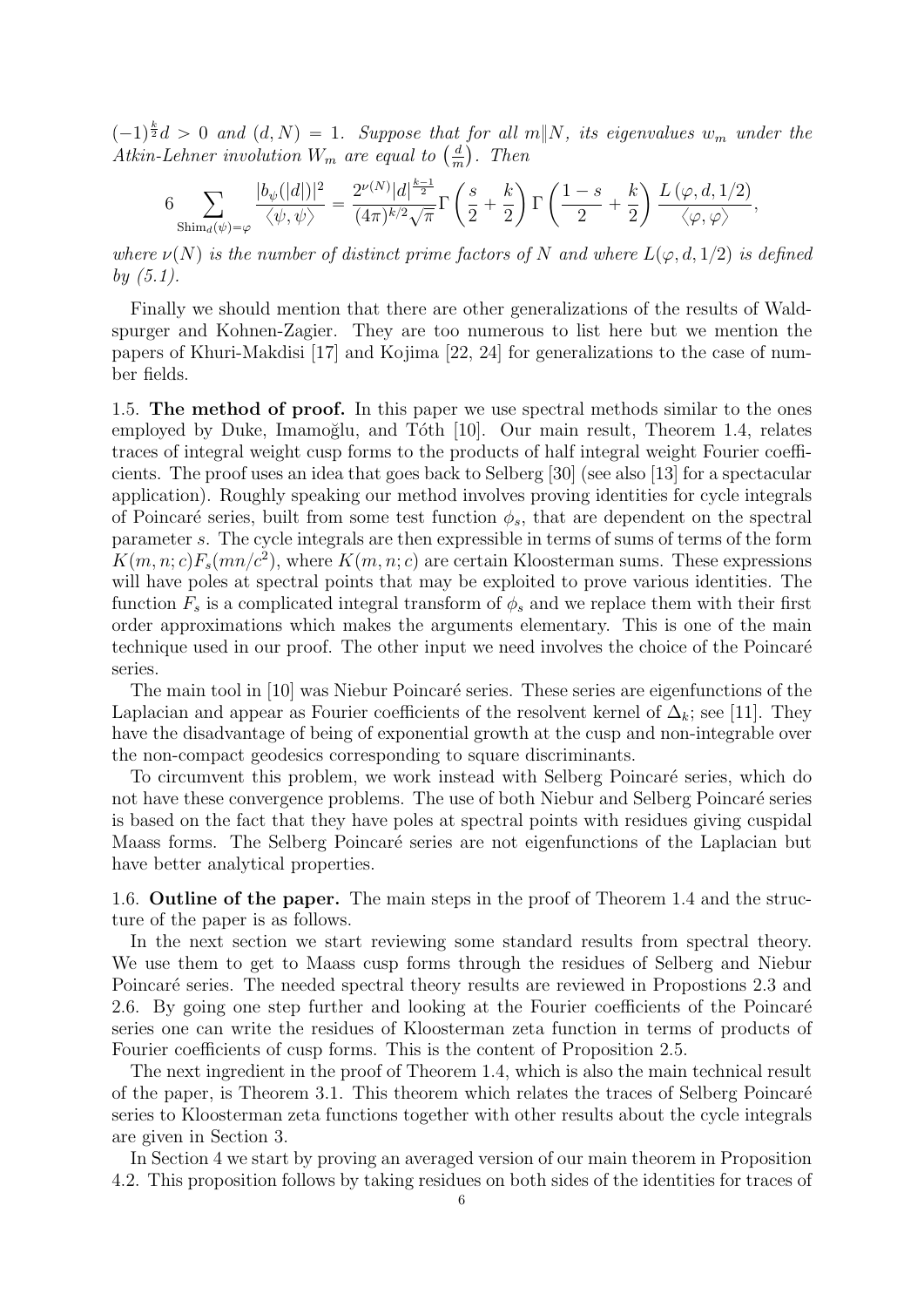Selberg Poincaré series given in Theorem 3.1 together with the Shimura relations  $(1.10)$ and the spectral result in Proposition 2.5. The proof of Theorem 1.4 is then finished by use of some linear algebra.

Finally in Section 5, the main theorem is applied in the case of square discriminants to relate L-values of integral weight forms to the squares of half integral weight coefficients.

We would like to thank ETH Zurich, and the Renyi Institute Budapest for supporting our joint research and an anonymous referee for a number of helpful suggestions.

# 2. POINCARÉ SERIES

In this section, we collect some facts about Selberg and Niebur Poincaré series. Most of these are well documented in the literature but this allows us to fix some normalizations.

2.1. The Niebur Poincaré series. Let  $\kappa$  be an integer or half an odd integer,  $\Gamma =$  $\Gamma_0(N)$ , where \*

$$
\Gamma_0(N) = \left\{ \begin{pmatrix} a & b \\ c & d \end{pmatrix} \in \Gamma : c \equiv 0 \pmod{N} \right\}
$$

and let  $\Gamma_{\infty}$  denote the stabilizer of i $\infty$ .

The Poincaré series of the Niebur type for  $m \neq 0$  is defined by

$$
(2.1) \tF_m^{\kappa}(z,s) = -\frac{\Gamma\left(s - \text{sign}(m)\frac{\kappa}{2}\right)}{4\pi|m|\Gamma(2s)} \sum_{\gamma \in \Gamma_{\infty}\backslash\Gamma} (y^{-\frac{\kappa}{2}} M_{\text{sign}(m)\frac{\kappa}{2},s-\frac{1}{2}}(4\pi |m|y)e(mx)|_{\kappa}\gamma),
$$

where  $M_{\mu,\nu}(y)$  is the M-Whittaker function [4, Ch. 6.7]. Since [4, 6.1.2, 6.7.2]

(2.2) 
$$
M_{\mu,\nu}(y) = y^{\nu+1/2}(1+O(y)), y \to 0,
$$

the Poincaré series  $F_m^{\kappa}(z, s)$  is absolutely convergent for  $\text{Re}(s) > 1$ .

Remark 2.1. With our normalization, the Niebur Poincaré series  $F_m^{\kappa}(z, s)$  is an eigenfunction of the Laplacian  $\Delta_{\kappa}$  with eigenvalue  $(s - \kappa/2)(1 - \kappa/2 - s)$ . One should compare our definition with the normalization given in Fay [11], which is  $y^{\frac{\kappa}{2}} F_m^{\kappa}(z, s)$  in our notation. More generally, an eigenfunction  $f(z)$  with eigenvalue  $s(1 - s)$  of the Laplacian  $-D_{\kappa}$  in Fay's paper yields an eigenfunction  $y^{-\frac{\kappa}{2}}f(z)$  of  $\Delta_{\kappa}$  with eigenvalue  $(s-\kappa/2)(1-\kappa/2-s)$ and vice versa.

It follows from [11, Thm. 3.4] that the Niebur Poincaré series  $F_m^{\kappa}(z, s)$  has the following Fourier expansion

**Proposition 2.2.** Let m be a nonzero integer and  $Re(s) > 1$ . We have

$$
F_{m}^{\kappa}(z,s) = -\frac{\Gamma\left(s - \text{sign}(m)\frac{\kappa}{2}\right)}{4\pi|m|\Gamma\left(2s\right)} y^{-\frac{\kappa}{2}} M_{\text{sign}(m)\frac{\kappa}{2},s-\frac{1}{2}}(4\pi|m|y)e(mx) - \sum_{n\in\mathbf{Z}} \frac{e^{-\pi i \frac{\kappa}{2}}}{2\sqrt{|mn|}} \frac{\Gamma\left(s - \text{sign}(m)\frac{\kappa}{2}\right)}{\Gamma\left(s + \text{sign}(n)\frac{\kappa}{2}\right)} L_{m,n}^{\kappa}(s) y^{-\frac{\kappa}{2}} W_{\text{sign}(m)\frac{\kappa}{2},s-\frac{1}{2}}(4\pi|n|y)e(nx),
$$

˙

where

$$
L_{m,n}^{\kappa}(s) = \begin{cases} \sum_{0 < c \equiv 0(N)} \frac{K_{\kappa}(m,n;c)}{c} J_{2s-1} \left( \frac{4\pi\sqrt{|mn|}}{c} \right) & \text{if sign}(mn) > 0, \\ \sum_{0 < c \equiv 0(N)} \frac{K_{\kappa}(m,n;c)}{c^{2s}} & \text{if } n = 0, \\ \sum_{0 < c \equiv 0(N)} \frac{K_{\kappa}(m,n;c)}{c} I_{2s-1} \left( \frac{4\pi\sqrt{|mn|}}{c} \right) & \text{if sign}(mn) < 0, \end{cases}
$$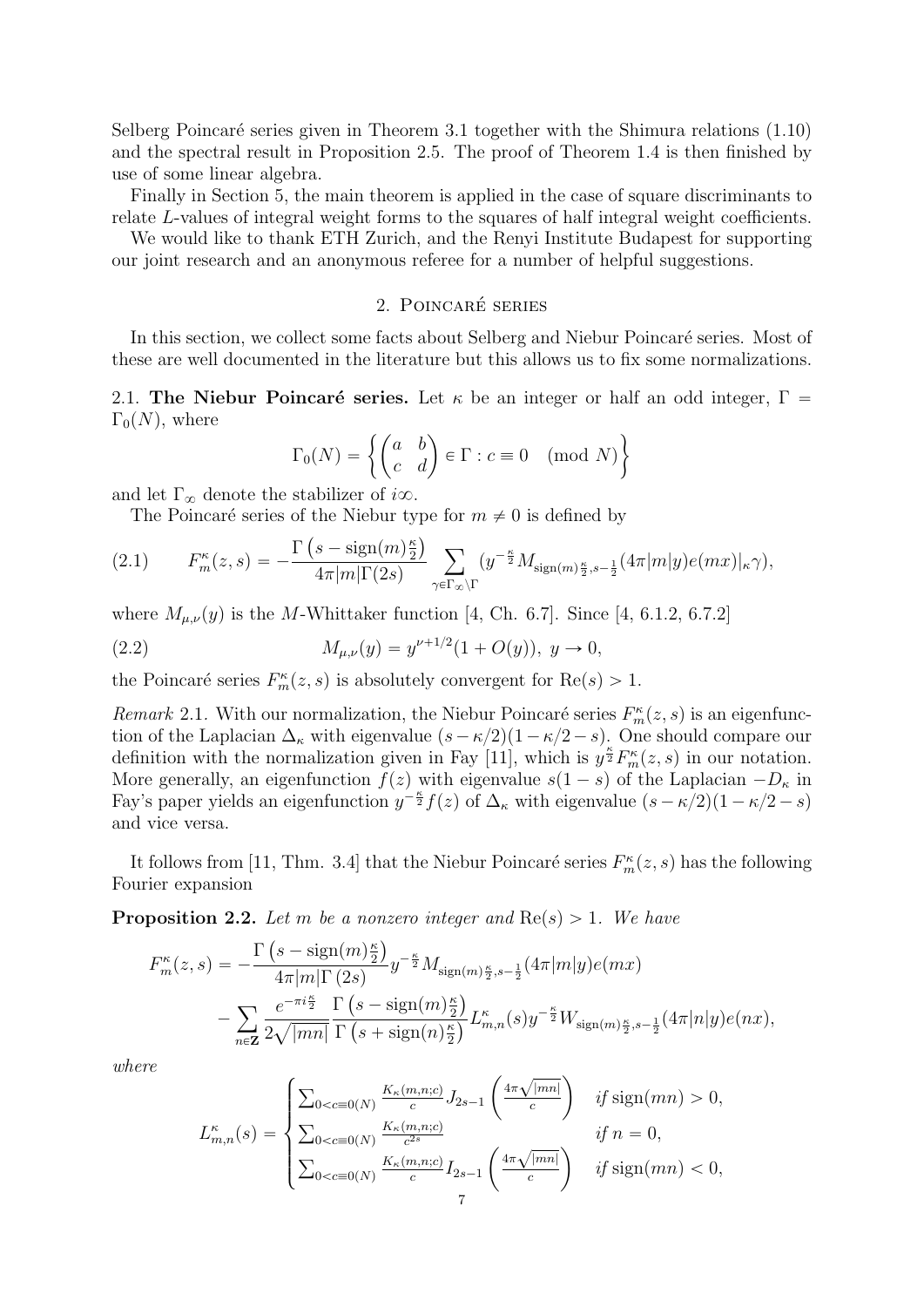where

$$
K_{\kappa}(m, n; c) = \begin{cases} \sum_{a(c)^*} e\left(\frac{ma + n\overline{a}}{c}\right) & \text{if } \kappa \in \mathbf{Z},\\ \sum_{a(c)^*} \varepsilon_a^{2\kappa} \left(\frac{c}{a}\right)^{2\kappa} e\left(\frac{ma + n\overline{a}}{c}\right) & \text{if } \kappa \in \frac{1}{2}\mathbf{Z}, \end{cases}
$$

is the Kloosterman sum, which runs over all a modulo c for which an integer  $\bar{a}$  exists such that  $a\overline{a} \equiv 1 \pmod{c}$ , and the functions  $I_{\nu}(x)$ , and  $J_{\nu}(x)$  are the Bessel-functions of the first kind.

From the theory of the resolvent kernel one knows that  $F_m^{\kappa}(z, s)$  has an analytic continuation to all of  $s \in \mathbb{C}$  as long as  $(s - \kappa/2)(1 - \kappa/2 - s)$  does not lie in the spectrum of the operator  $\Delta_{\kappa}$  and that  $F_{m}^{\kappa}(z, s)$  has poles at spectral points of Maass cusp forms with the residue given in terms of their Fourier coefficients [11, Cor. 3.6]. More precisely, we have the following proposition.

**Proposition 2.3.** Let  $m \neq 0$ . The Niebur Poincaré series  $F_m^{\kappa}(z, s)$  has poles at the spectral points  $s = \frac{1}{2} + ir$  and

$$
\operatorname{Res}_{s=\frac{1}{2}+ir}(2s-1)F_m^{\kappa}(z,s) = -(4\pi|m|)^{-k/2} \sum_{\varphi} \frac{\overline{a_{\varphi}(m)}}{\langle \varphi, \varphi \rangle} \varphi(z),
$$

where the sum goes over a basis of Hecke eigenforms  $\varphi$  of the subspace  $U_{\kappa,N}(s)$ .

Proof. The proposition is an adaptation of Corollary 3.6 in Fay's paper [11]. There, the Fourier coefficients of the Niebur Poincaré series have poles at all s such that  $s(1 - s)$ lies in the discrete spectrum of Fay's normalization of the Laplacian  $-D_{\kappa}$ . The value of the residue then is equal to the Fourier coefficients of the reproducing kernel of the corresponding eigenspaces. Again, as in Remark 2.1, we note that the eigenfunctions  $f(z)$ of  $-D_{\kappa}$  are in one-to-one correspondence with the eigenfunctions  $y^{-\frac{\kappa}{2}}f(z)$  of  $\Delta_{\kappa}$ , i.e. the eigenspaces are isomorphic to the spaces  $U_{\kappa,N}(s)$ . See also the proof of [10, Prop. 3] for further clarification of the argument.

For  $\kappa$  half an odd integer, we also need the projection of the Niebur Poincaré series onto the Kohnen plus space (1.12). We fix k to be an even integer,  $N \geq 1$  odd, and  $\Gamma = \Gamma_0(4N)$ . For the Niebur Poincaré series  $F_m^{\frac{k+1}{2}}(z, s)$ , let  $F_{m, \frac{k+1}{2}}^+$  be its projection onto the Kohnen plus space  $U^+_{\frac{k+1}{2},4N}(s)$ . The same argument as in the holomorphic case [20, p. 250-257], proves the following proposition.

**Proposition 2.4.** Let m be a nonzero integer such that  $(-1)^{\frac{k}{2}}m \equiv 0, 1 \pmod{4}$  and  $Re(s) > 1$ . We have

$$
F_{m,\frac{k+1}{2}}^{+}(z) = -\frac{\Gamma\left(s - \text{sign}(m)\frac{k+1}{4}\right)}{6\pi |m|\Gamma\left(2s\right)} y^{-\frac{k+1}{4}} M_{\text{sign}(m)\frac{k+1}{4},s-\frac{1}{2}}(4\pi |m|y)e(mx)
$$
  

$$
-\sum_{(-1)^{\frac{k}{2}}n\equiv 0,1(4)} \frac{2}{3} \left( \delta_{m,n} + \frac{(-1)^{\left\lfloor \frac{k}{4} + \frac{1}{2} \right\rfloor}}{\sqrt{2|mn|}} \frac{\Gamma\left(s - \text{sign}(m)\frac{k+1}{4}\right)}{\Gamma\left(s + \text{sign}(n)\frac{k+1}{4}\right)} L_{m,n}^{\frac{k+1}{2},+}(s) \right) \times
$$
  

$$
y^{-\frac{k+1}{4}} W_{\text{sign}(n)\frac{k+1}{4},s-\frac{1}{2}}(4\pi |n|y)e(nx),
$$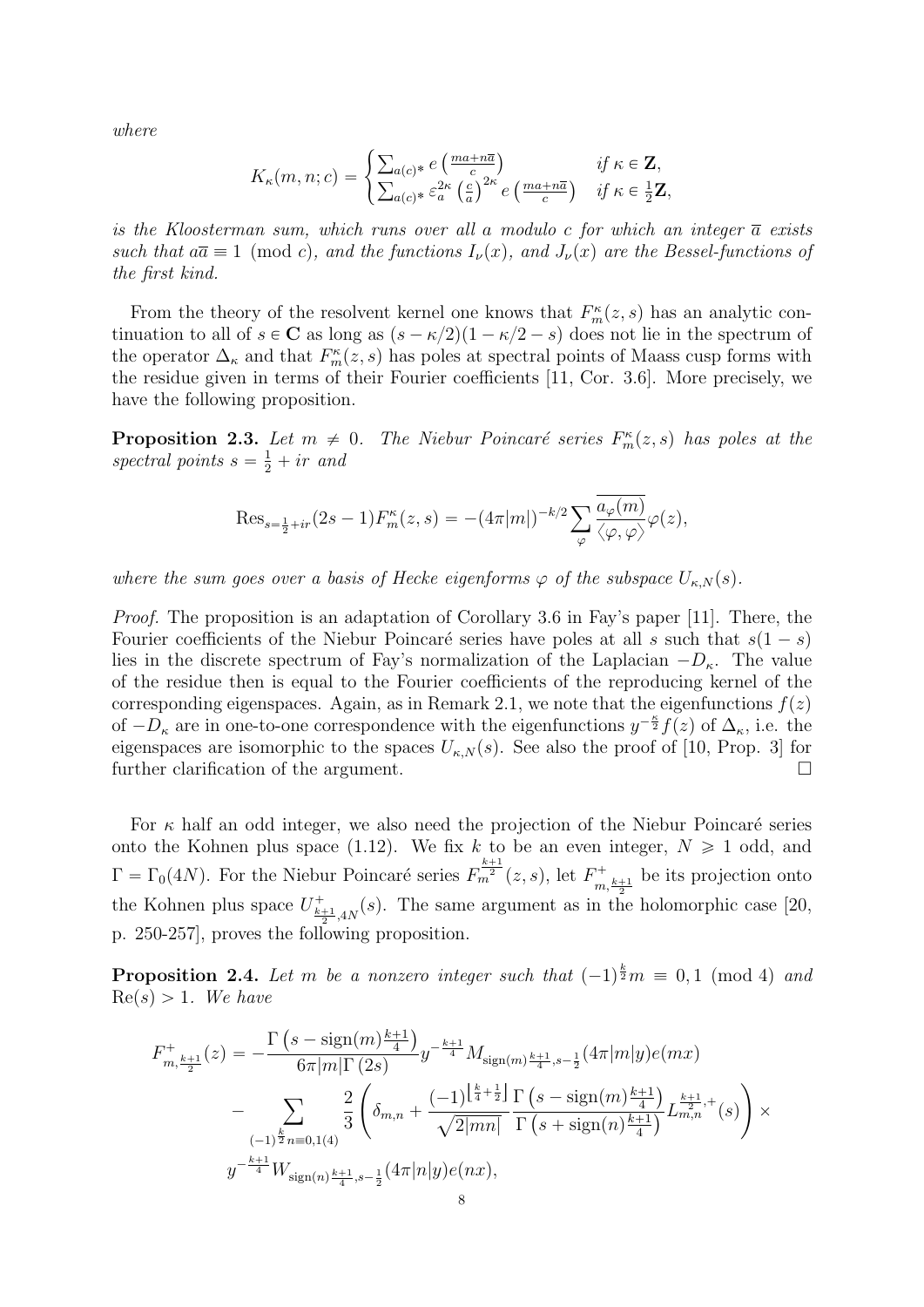where

$$
L_{m,n}^{\frac{k+1}{2},+}(s) = \begin{cases} \sum_{0 < c \equiv 0(4N)} \frac{K_{\frac{k+1}{2}}^{+}(m,n;c)}{c} J_{2s-1} \left( \frac{4\pi\sqrt{|mn|}}{c} \right) & \text{if sign}(mn) > 0; \\ \sum_{0 < c \equiv 0(4N)} \frac{K_{\frac{k+1}{2}}^{+}(m,n;c)}{c^{2s}} & \text{if } n = 0; \\ \sum_{0 < c \equiv 0(4N)} \frac{K_{\frac{k+1}{2}}^{+}(m,n;c)}{c} I_{2s-1} \left( \frac{4\pi\sqrt{|mn|}}{c} \right) & \text{if sign}(mn) < 0, \end{cases}
$$

where (2.3)

$$
K_{\frac{k+1}{2}}^+(m,n;c) = (1 - (-1)^{\frac{k}{2}}i) \left(1 + \left(\frac{4}{c/4}\right)\right) \sum_{d(c)^*} \left(\frac{c}{d}\right) \left(\frac{-4}{d}\right)^{\frac{k+1}{2}} e\left(\frac{md + n\overline{d}}{c}\right), \ 4|c.
$$

Let  $(-1)^{\frac{k}{2}}m \equiv 0, 1 \pmod{4}$  and  $r \in \mathbb{R}$ . Taking the projection onto the Kohnen plus space on both sides of Proposition 2.3, we see that

(2.4) 
$$
\operatorname{Res}_{s=\frac{1}{2}+\frac{i\pi}{2}}(2s-1)F_{m,\frac{k+1}{2}}^{+}(z,s) = -(4\pi|m|)^{-k/2}\sum_{\psi}\frac{\overline{b_{\psi}(m)}}{\langle\psi,\psi\rangle}\psi(z),
$$

where the sum goes over a basis of Hecke eigenforms  $\psi$  of the subspace  $U^{\dagger}_{\frac{k+1}{2},4N}(s)$ , as the projection operator commutes with the Hecke operators.

Next we look at the Fourier coefficients on both sides of (2.4). Let

(2.5) 
$$
Z_{\kappa}(m, n; s) = \sum_{0 < c \equiv 0(N)} \frac{K_{\kappa}(m, n; c)}{c^{2s}}
$$

be the Kloosterman Zeta function.

For  $\kappa$  an integer, the Kloosterman sum  $K_{\kappa}(m, n; c) = K(m, n; c)$  does not depend on the weight. The best bound for  $K(m, n; c)$  is the Weil bound, which states that

(2.6) 
$$
K(m, n; c) \ll c^{1/2 + \varepsilon} \text{ for any } \varepsilon > 0.
$$

This bound, which is also valid (and, in fact, elementary) for  $\kappa$  half an integer, gives that  $Z_{\kappa}(m, n; s)$  converges absolutely for  $\text{Re}(s) > \frac{3}{4}$  and is thus holomorphic in that domain.

The modified Kloosterman Zeta function

(2.7) 
$$
Z_{\frac{k+1}{2}}^+(m,n;s) = \sum_{0 < c \equiv 0(4N)} \frac{K_{\frac{k+1}{2}}^+(m,n;c)}{c^{2s}}
$$

gives the main term in the residue of  $F_{m, \frac{k+1}{2}}^+(z, s)$ .

**Proposition 2.5.** Let  $(-1)^{\frac{k}{2}}n \equiv 0, 1 \pmod{4}$ , and  $r \in \mathbb{R}$ . Then the residue of the modified Kloosterman zeta function  $Z_{\frac{k+1}{2}}^+(m,n;s)$  at  $s=\frac{1}{2}+\frac{ir}{2}$  $\frac{ir}{2}$  is equal to  $\overline{a}$   $\overline{a}$   $\overline{a}$   $\overline{a}$   $\overline{a}$   $\overline{a}$   $\overline{a}$   $\overline{a}$   $\overline{a}$   $\overline{a}$   $\overline{a}$   $\overline{a}$   $\overline{a}$   $\overline{a}$   $\overline{a}$   $\overline{a}$   $\overline{a}$   $\overline{a}$   $\overline{a}$   $\overline{a}$   $\overline{a}$   $\overline{a}$   $\overline{a}$   $\overline{a}$   $\overline{$ 

$$
\frac{3}{2\sqrt{2}}(-1)^{\left\lfloor \frac{k}{4}+\frac{1}{2}\right\rfloor}2^{-ir-k}\pi^{-\frac{k+1}{2}-ir}|mn|^{1/2-\frac{k+1}{4}-\frac{ir}{2}}\frac{\Gamma(ir)\Gamma\left(\frac{1}{2}+\frac{ir}{2}+\text{sign}(n)^{\frac{k+1}{4}}\right)}{\Gamma\left(\frac{1}{2}+\frac{ir}{2}-\text{sign}(m)^{\frac{k+1}{4}}\right)}\sum_{\psi}\overline{b_{\psi}(m)}b_{\psi}(n),
$$

where  $\psi$  runs over an orthonormal basis  $U^+_{\frac{k+1}{2}}$  $\left(\frac{1}{2} + \frac{i r}{2}\right)$ 2 of Hecke eigenforms.

*Proof.* Using the asymptotic expansions

$$
J_{2s-1}\left(\frac{4\pi\sqrt{|mn|}}{c}\right), I_{2s-1}\left(\frac{4\pi\sqrt{|mn|}}{c}\right) = \frac{(2\pi)^{2s-1}|mn|^{s-\frac{1}{2}}}{\Gamma(2s)c^{2s-1}} + O(c^{-2s-1}),
$$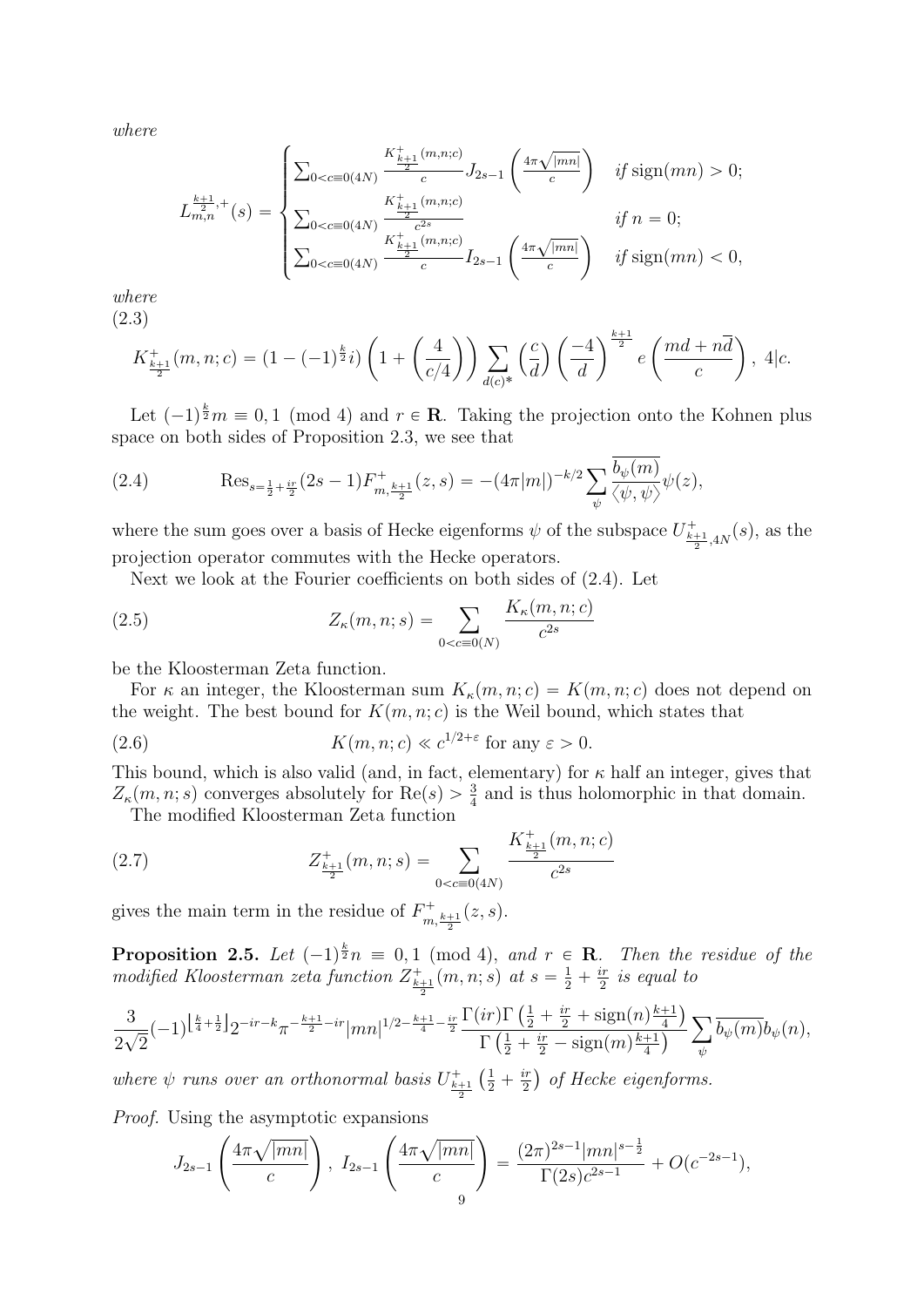we see that

$$
\operatorname{Res}_{s=\frac{1}{2}+\frac{ir}{2}}(2s-1)L_{m,n}^{\frac{k+1}{2},+}(s)=\operatorname{Res}_{s=\frac{1}{2}+\frac{ir}{2}}\frac{(2\pi)^{2s-1}|mn|^{s-\frac{1}{2}}}{\Gamma(2s-1)}Z_{\frac{k+1}{2}}^+(m,n;s) \text{ for } n\neq 0.
$$

Comparing Fourier coefficients on both sides of  $(2.4)$  then gives the desired claim.  $\square$ 

2.2. The Selberg Poincaré series. For  $m > 0$ , we define the Selberg Poincaré series [30] by

(2.8) 
$$
P_m^{\kappa}(z,s) = \sum_{\gamma \in \Gamma_{\infty} \backslash \Gamma} (y^{s-\kappa/2} e(mz))|_{\kappa} \gamma, \text{ Re}(s) > 1.
$$

The series in (2.8) converges absolutely for  $\text{Re}(s) > 1$  and uniformly in z for compact subsets of the upper half plane  $H$ . It can be analytically continued in s to the whole complex plane.

As mentioned in the introduction, for  $\text{Re}(s) > 0$  the poles of  $F_m^{\kappa}(z, s)$  and of  $P_m^{\kappa}(z, s)$ agree and we have the following analog of Proposition 2.3; see [13].

**Proposition 2.6.** Let  $m > 0$ . The Selberg Poincaré series  $P_m^{\kappa}(z, s)$  has analytic continuation in s to  $\text{Re}(s) > 0$ . Moreover, we have

$$
\operatorname{Res}_{s=\frac{1}{2}+ir} P_m^{\kappa}(z,s) = (4\pi m)^{1/2 - ir -\kappa/2} \frac{\Gamma(2ir)}{\Gamma(\frac{1}{2}+ir-\frac{k}{2})} \sum_{\varphi} \frac{\overline{a_{\varphi}(m)}}{\langle \varphi, \varphi \rangle} \varphi(z),
$$

where the sum goes over a basis of Hecke eigenforms  $\varphi$  of the subspace  $U_{\kappa,N}(s)$ .

Proof. From (2.2) the function

$$
\phi_s(y) = (4\pi |m|y)^s - M_{\text{sign}(m)\frac{\kappa}{2}, s-\frac{1}{2}}(4\pi |m|y)
$$

is  $O(y^{s+1})$  as y approaches 0, and so the Poincaré series

$$
\sum_{\gamma \in \Gamma_{\infty} \backslash \Gamma} (y^{-\kappa/2} \phi_s(y) e(mx))|_{\kappa} \gamma
$$

converges for  $\text{Re}(s) > 0$ . It is clear that this gives an holomorphic continuation of

$$
P_m^{\kappa}(z,s) + \frac{(4\pi|m|)^{1-s}\Gamma(2s)}{\Gamma\left(s - \text{sign}(m)\frac{\kappa}{2}\right)} F_m^{\kappa}(z,s) \text{ to } \text{Re}(s) > 0
$$

and hence of  $P_m^{\kappa}(z, s)$  by the analytic continuation of  $F_m^{\kappa}(z, s)$ . Taking residues at  $s =$  $\frac{1}{2} + ir$ , we thus get

$$
\text{Res}_{s=\frac{1}{2}+ir} P_m^{\kappa}(z,s) = -(4\pi m)^{\frac{1}{2}-ir} \frac{\Gamma(2ir)}{\Gamma(\frac{1}{2}+ir-\frac{k}{2})} \text{Res}_{s=\frac{1}{2}+ir}(2s-1) F_m^{\kappa}(z,s)
$$

and the claim follows by Proposition 2.3.

Remark 2.7. One can extend this approximation using the power series expansion of the function  $y^{-\nu-1/2}M_{\mu,\nu}(y)$  which leads to a formal expression for the Niebur Poincaré series. Yoshida [36, Prop. 2] showed that this formal series converges.

In the case of weight  $2 - \kappa$  we want to write the residues of  $P_m^{2-\kappa}(z, s)$  in terms of cusp forms in the space  $U_{\kappa,N}(1/2+ir)$ . To this end, we recall that for any function  $f : H \to \mathbb{C}$ , the  $\xi_{\kappa}$ -operator satisfies

(2.9) 
$$
\xi_{\kappa}(f|_{\kappa}\gamma) = (\xi_{\kappa}f)|_{2-\kappa}\gamma \text{ for all } \gamma \in \Gamma.
$$

A non-holomorphic Maass cusp form does not vanish under the  $\xi_{\kappa}$ -operator. In fact, for non-holomorphic Maass cusp forms the  $\xi_{\kappa}$ -operator is an isomorphism.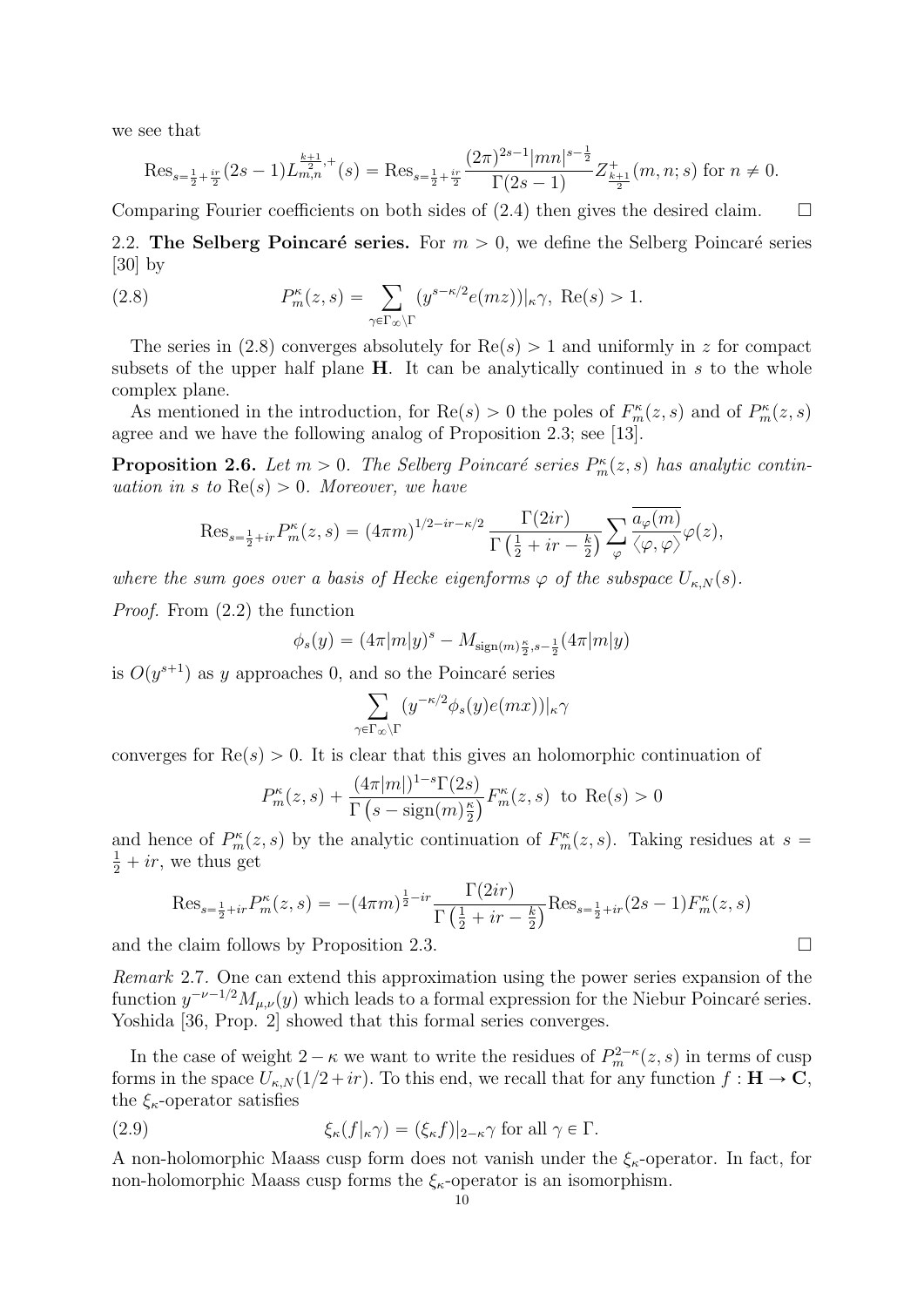**Lemma 2.8.** The operator  $\xi_{\kappa}$  is an isomorphism  $U_{\kappa,N}(s) \to U_{2-\kappa,N}(s)$  for  $s \neq \frac{\kappa}{2}$  $\frac{\kappa}{2}, 1-\frac{\kappa}{2}$  $\frac{\kappa}{2}$ .

*Proof.* Let  $\varphi \in U_{\kappa,N}(s)$ . With (1.1) we obatin

$$
\Delta_{2-\kappa}\xi_{\kappa}\varphi=\xi_{\kappa}\Delta_{\kappa}\varphi=(s-\kappa/2)(1-\kappa/2-s)\xi_{\kappa}\varphi.
$$

Moreover, by (2.9) the function  $\xi_{\kappa}\varphi$  is invariant under the  $|_{2-\kappa}$ -operator and we can use L'Hoptial's rule to show that  $\xi_{\kappa}\varphi$  vanishes at the cusps of Γ. For  $s \neq \frac{\kappa}{2}$  $\frac{\kappa}{2}, 1-\frac{\kappa}{2}$  $\frac{\kappa}{2}$ , the inverse of  $\xi_{\kappa}$  is given by  $-\frac{1}{(s-\kappa/2)(1)}$  $\frac{1}{(s-\kappa/2)(1-\kappa/2-s)}\xi_{2-\kappa}$ , hence  $\xi_{\kappa}$  is an isomorphism.

Lemma 2.9 shows that in Proposition 2.6 the sum running over a basis of Hecke eigenforms of  $U_{2-\kappa,N}(\frac{1}{2} + ir)$  can be replaced by a sum that runs over  $\xi_{\kappa}\varphi$  for a basis of Hecke eigenforms  $\varphi$  of  $U_{\kappa,N}(\frac{1}{2}+ir)$ . Using the next lemma we can also write the Fourier coefficient  $a_\varphi(m)$ , in terms of the coefficients of  $\xi_\kappa\varphi$ .

**Lemma 2.9.** Let  $\varphi \in U_{\kappa,N}(s)$  and denote its n-th Fourier coefficient by  $a_{\varphi}(n)$ . The n-th Fourier coefficient of  $\xi_{\kappa} \varphi$  is given by  $-(4\pi n)^{1-\kappa} \overline{a_{\varphi}(-n)}$  for  $n > 0$  and by  $(s - \kappa/2)(1 \kappa/2 - s$  $(4\pi|n|)^{1-k} \overline{a_{\varphi}(-n)}$  for  $n < 0$ .

*Proof.* Let 
$$
\varphi = \sum_{n \neq 0} a_{\varphi}(n) (4\pi |n|y)^{-\frac{\kappa}{2}} W_{\text{sign}(n)\frac{\kappa}{2}, s-\frac{1}{2}} (4\pi |n|y) e(nx)
$$
. Write  

$$
f_n(x, y) = a_{\varphi}(n) (4\pi |n|y)^{-\frac{\kappa}{2}} W_{\text{sign}(n)\frac{\kappa}{2}, s-\frac{1}{2}} (4\pi |n|y) e(nx).
$$

A calculation using

(2.10) 
$$
W'_{\nu,\mu}(4\pi|n|y) = \frac{1}{y} (4\pi|n|y-\nu) W_{\nu,\mu}(4\pi|n|y) - \frac{1}{y} W_{\nu+1,\mu}(4\pi|n|y)
$$

gives that for  $n < 0$ 

$$
\xi_{\kappa} f_n(x, y) = iy^{\kappa} \cdot \overline{-i(4\pi|n|)^{-\frac{\kappa}{2}} a_{\varphi}(n) y^{-\frac{\kappa}{2}-1} W_{-\frac{\kappa}{2}+1, s-\frac{1}{2}}(4\pi|n|y) e(nx)}
$$
  
= 
$$
-(4\pi|n|)^{1-\kappa} \overline{a_{\varphi}(n)} (4\pi|n|y)^{\frac{\kappa}{2}-1} W_{\frac{2-\kappa}{2}, s-\frac{1}{2}}(4\pi|n|y) e(-nx).
$$

For  $n > 0$ , using  $(2.10)$  and

$$
W_{\frac{\kappa}{2}+1,s-\frac{1}{2}}(4\pi ny) = (4\pi ny - \kappa) W_{\frac{\kappa}{2},s-\frac{1}{2}}(4\pi ny) + \frac{1}{4} (4(s-1/2)^2 - (1-\kappa)^2) W_{\frac{\kappa}{2}-1,s-\frac{1}{2}}(4\pi ny),
$$

we obtain

$$
\xi_{\kappa}(f_n(x,y)) = (s - \kappa/2)(1 - \kappa/2 - s)(4\pi n)^{1-\kappa} \overline{a_{\varphi}(n)} (4\pi |n|y)^{\frac{\kappa}{2}-1} W_{-\frac{2-\kappa}{2},s-\frac{1}{2}} (4\pi n y) e(-nx).
$$

Thus, the  $-n$ -th coefficient of  $\xi_{\kappa} \varphi \in U_{2-\kappa,N}(s)$  is equal to  $(s-\kappa/2)(1-\kappa/2-s)\overline{a_{\varphi}(n)}$ .  $\Box$ 

The following proposition now follows easily from Proposition 2.6, Lemma 2.8 and Lemma 2.9.

**Proposition 2.10.** Let  $m > 0$ . The Selberg Poincaré series  $P_m^{2-\kappa}(z, s)$  satisfies

$$
\operatorname{Res}_{s=\frac{1}{2}+ir} P_m^{2-\kappa}(z,s) = (4\pi m)^{1/2-ir-\frac{\kappa}{2}} \frac{\Gamma(2ir)}{(1/2+ir-\kappa/2)\Gamma(\frac{1}{2}+ir+\frac{\kappa}{2})} \sum_{\varphi} \frac{-a_{\varphi}(-m)}{\langle \varphi, \varphi \rangle} \xi_{\kappa} \varphi(z),
$$

where the sum goes over a basis of Hecke eigenforms  $\varphi$  of the subspace  $U_{\kappa,N}(1/2 + ir)$ .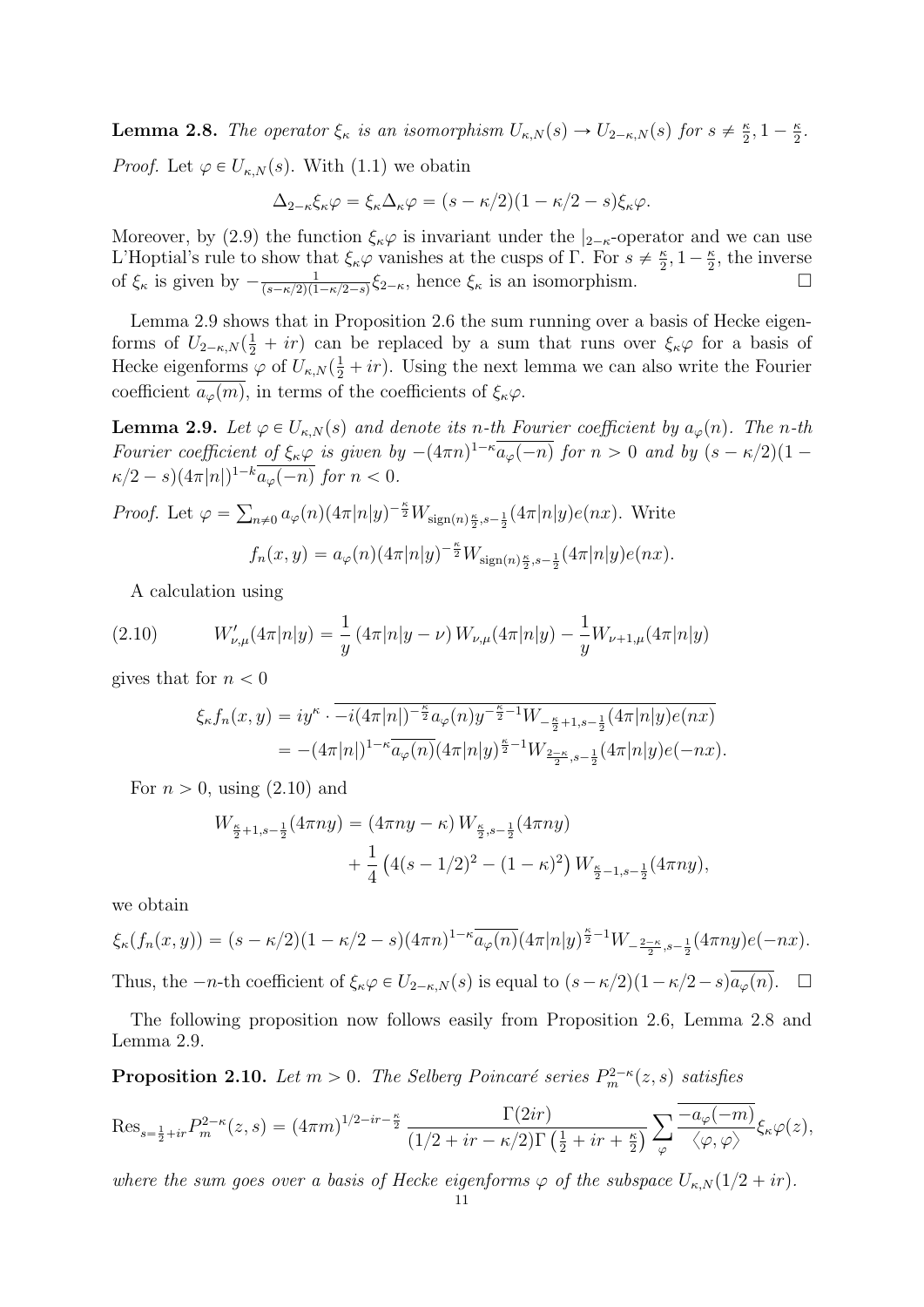### 3. Traces of the Selberg Poincare Series ´

In this section, we will prove the following theorem which is the core technical result of the paper.

**Theorem 3.1.** Let k be an even integer, let d, d' be such that  $(-1)^{\frac{k}{2}}d$  is a fundamental discriminant,  $(-1)^{\frac{k}{2}}d' \equiv 0, 1 \pmod{4}$ , and suppose that  $\text{Re}(s) > 0$ . Write  $D = dd'$ . (1) If  $D < 0$ , we have

$$
\begin{split} &\text{Tr}_{(-1)^{\frac{k}{2}}d,(-1)^{\frac{k}{2}}d'}P^k_m(z,s)\\ &= \frac{(-1)^{\frac{k}{2}}\Gamma(s)}{\Gamma(s-k/2)}2^{s-1}|D|^{k/4+s/2}\sum_{\substack{n|m,\\(n,N)=1}}\left(\frac{(-1)^{\frac{k}{2}}d}{n}\right)\frac{1}{n^s}Z^+_{\frac{k+1}{2}}\left(\frac{m^2d}{n^2},d';\frac{s}{2}+\frac{1}{4}\right)+H_1(s), \end{split}
$$

where  $H_1(s)$  is holomorphic for  $\text{Re}(s) > 0$ . (2) For  $D = dd' > 0$  with  $d > 0$ , we have  $\text{Tr}_{(-1)^{\frac{k}{2}}d,(-1)^{\frac{k}{2}}d'}P^k_m(z,s)$ 

$$
= \frac{(-1)^{\frac{k}{2}} 2\pi D^{k/4+s/2} \Gamma(s)}{\Gamma\left(\frac{s+1}{2} + \frac{k}{4}\right) \Gamma\left(\frac{s+1}{2} - \frac{k}{4}\right)} \sum_{\substack{n|m,\\(n,N)=1}} \left(\frac{(-1)^{\frac{k}{2}} d}{n}\right) n^{-s} Z_{\frac{k+1}{2}}^+\left(\frac{m^2 d}{n^2}, d'; \frac{s}{2} + \frac{1}{4}\right) + H_2(s),
$$

where  $H_2(s)$  is holomorphic for  $\text{Re}(s) > 0$ . (3) For  $D = dd' > 0$  with  $d < 0$ , we have Tr k

$$
\begin{split} &\text{Tr}_{(-1)^{\frac{k}{2}}d,(-1)^{\frac{k}{2}}d'}P_{m}^{2-k}(z,s) \\ &= -\frac{(-1)^{\frac{k}{2}}2\pi D^{k/4+s/2}\Gamma(s)}{\Gamma\left(\frac{s}{2}+1-\frac{k}{4}\right)\Gamma\left(\frac{s}{2}+\frac{k}{4}\right)}\sum_{\substack{n|m,\\(n,N)=1}}\left(\frac{(-1)^{\frac{k}{2}}d}{n}\right)n^{-s}Z_{\frac{k+1}{2}}^{+}\left(\frac{m^{2}d}{n^{2}},d';\frac{s}{2}+\frac{1}{4}\right)+H_{3}(s), \end{split}
$$

where  $H_3(s)$  is holomorphic for  $\text{Re}(s) > 0$ .

3.1. Binary quadratic forms and traces. We recall some facts about binary quadratic forms. Let  $\Gamma = \Gamma_0(N)$  for  $N \geq 1$  odd and consider

$$
Q_{N,D} = \{ [A, B, C] : B^2 - 4AC = D, N|A \}.
$$

We identify  $[A, B, C]$  with  $Ax^2 + Bxy + Cy^2$ , so  $\mathcal{Q}_{N,D}$  is the set of binary quadratic forms of discriminant D such that  $N|Q(1,0)$ . The subset of  $Q \in Q_{N,D}$  with  $A > 0$  will be denoted by  $\mathcal{Q}_{N,D}^+$ . We use the convention  $\mathcal{Q}_{N,D} = \mathcal{Q}_{N,D}^+$  for  $D < 0$ .

On  $\mathcal{Q}_{N,D}$  there is a left-action of Γ, namely for  $\gamma = \begin{pmatrix} a & b \\ c & d \end{pmatrix}$ for  $D < 0$ .<br>  $\begin{pmatrix} a & b \\ c & d \end{pmatrix} \in \Gamma$ , we set

(3.1) 
$$
(\gamma Q)(x, y) = Q(dx - by, ay - cx).
$$

On several occasions we will need the following lemma whose proof is obvious.

## Lemma 3.2. The map

$$
\{(A, B) : N | A > 0, B (2A), B^2 \equiv D (4A) \} \to \Gamma_{\infty} \backslash \mathcal{Q}_{N,D}^+,
$$

sending  $(A, B)$  to  $[A, B, (B^2 - D)/4A]$  is a bijection.

For a quadratic form  $Q \in \mathcal{Q}_{N,D}$  let

$$
\Gamma_Q=\{\gamma\in\Gamma\,:\,\gamma Q=Q\}
$$

denote the group of automorphs of Q.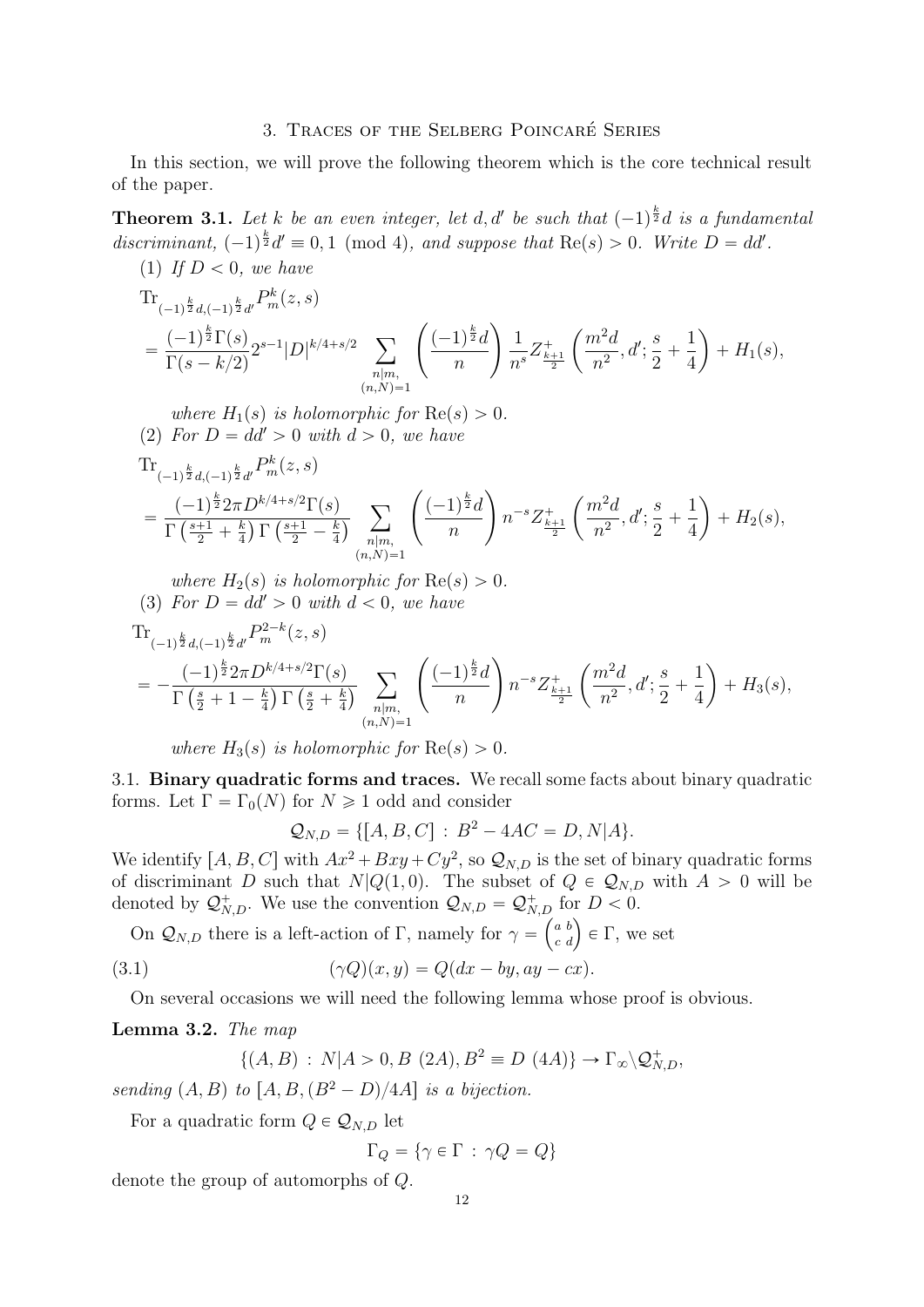If  $D < 0$ , the subgroup of automorphs is trivial, except when Q is equivalent to  $A(x^2 + y^2)$  or  $A(x^2 + xy + y^2)$ . For those binary quadratic forms the group of automorphs has order 2 resp. 3. For  $Q = [A, B, C] \in Q_{N,D}$  we let

$$
z_Q = \frac{-B + i\sqrt{|D|}}{2A} \in \mathbf{H},
$$

so that  $Q(z_Q, 1) = 0$ . Note that  $\gamma z_Q = z_{\gamma Q}$ .

If  $D > 0$ , the group of automorphs of  $[A, B, C]$  is generated by<br> $\left(\frac{u+Bt}{c}-Ct\right)$ 

$$
\gamma_Q = \begin{pmatrix} \frac{u+Bt}{2} & -Ct \\ At & \frac{u-Bt}{2} \end{pmatrix},
$$

where  $(u, t)$  is the smallest positive integer solutions of the Pell equation  $t^2 - Du^2 = 4$ (the matrix  $\gamma_Q$  lies in  $\Gamma_0(N)$  as A is divisible by N). So if  $D > 0$  is not a square, the group of automorphs is infinite cyclic.

For  $Q = [A, B, C] \in \mathcal{Q}_{N,D}$  let

(3.2) 
$$
S_Q = S_{[A,B,C]} = \{z \in \mathbf{H} : Az^2 + B \operatorname{Re}(z) + C = 0\},\
$$

which for  $A \neq 0$  is a semi-circle in the upper half plane H. It is easy to see that

$$
\gamma S_Q = S_{\gamma Q}
$$

for any  $\gamma \in \Gamma$ . We orient the  $S_Q$  counterclockwise for  $A > 0$  and clockwise for  $A < 0$ . Let now  $C_Q = \Gamma_Q \backslash S_Q$ . One easily checks that the holomorphic differential form

$$
d_Q z = \frac{\sqrt{D}dz}{Q(z,1)}
$$

is  $\Gamma_Q$ -invariant, and so for D not a square

$$
\int_{C_Q} f(z)Q(z,1)^{k/2}d_Qz
$$

equals to an integral over a directed arc from z to  $\gamma_{Q}z$  for any  $z \in S_{Q}$ .

For square D the group of automorphs is trivial since  $(+2, 0)$  is the only solution to the Pell equation in this case. It is also possible to give an explicit description of the classes in this case.

For an integer  $m > 1$  with  $m|N$  and  $(m, \frac{N}{m}) = 1$ , we write  $m||N$ . For  $m||N$ , pick  $\beta, \delta \in \mathbb{Z}$  such that  $\delta m^2 - N\beta = m$  and let ˆ

(3.3) 
$$
W_m = \frac{1}{\sqrt{m}} \begin{pmatrix} m & \beta \\ N & \delta m \end{pmatrix}.
$$

The matrix  $W_m$  acting on a Maass cusp form is an Atkin-Lehner involution.

**Lemma 3.3.** Let  $d \geq 1$  be an integer. The set of binary quadratic forms Q in  $\Gamma \backslash \mathcal{Q}_{N,d}$ is represented by  $\{W_m, [0, d, \mu] : 0 \leq \mu < d, m\|N\}.$ 

*Proof.* See Kohnen's [20, p. 243] or Biró's paper [5, p. 131].

For  $D = d^2$  and  $Q = [A, B, C] \in \mathcal{Q}_{N,D}$  the geodesic  $S_Q$  defined in (3.2) is still a semi-circle for  $A \neq 0$ , but for  $Q = Q_{\mu} = [0, d, \mu]$  it is the half-line

$$
S_{Q_\mu}=\{-\frac{\mu}{d}+it:t>0\}.
$$

In the case of  $Q_{\mu}$ , the line  $S_{Q_{\mu}}$  shall be directed from  $-\frac{\mu}{d}$  $\frac{\mu}{d}$  to i $\infty$ .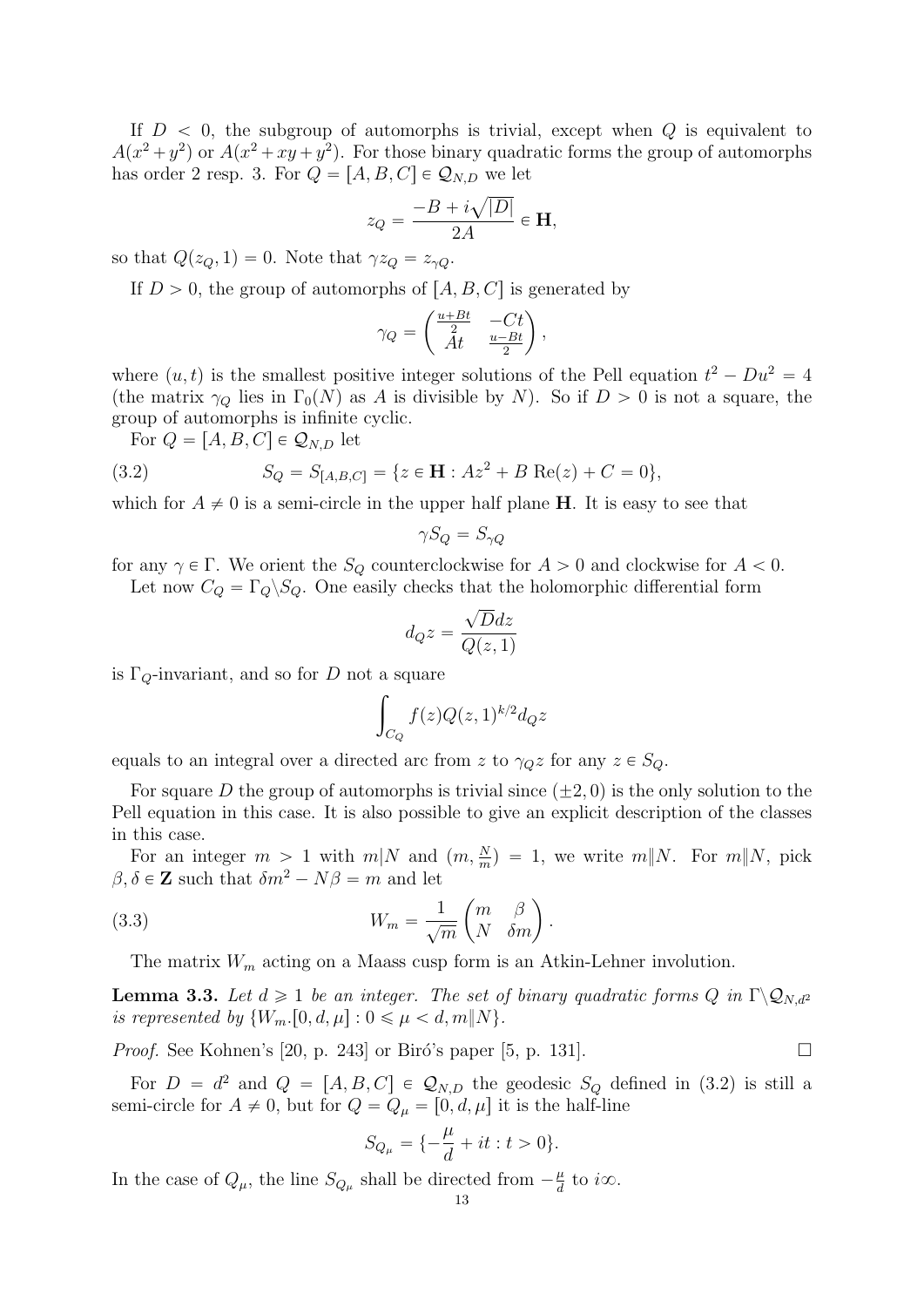3.2. Salie sums. In Proposition 3.9, we rewrite the trace of  $P_m^k(z, \phi)$  in terms of an infinite series of Salie sums, which are defined by ˙ ˙

(3.4) 
$$
S_m(d, d'; c) = \sum_{b(c), b^2 \equiv dd'(c)} \chi_d\left(\left[\frac{c}{4}, b, \frac{b^2 - dd'}{c}\right]\right) e\left(-\frac{2mb}{c}\right)
$$

for c divisible by 4. The character  $\chi_d$  in (3.4) is defined as in Definition 1.2. In particular,

(3.5) 
$$
\chi_d(-Q) = \text{sign}(d)\chi_d(Q).
$$

Note that for any  $\varepsilon > 0$  the Salie sums are bounded in c by

(3.6) 
$$
S_m(d, d'; c) \ll_{\varepsilon} c^{\varepsilon} \text{ as } c \to +\infty.
$$

Kohnen [20, Prop. 5] showed that the Salie sum (3.4) is equal to a linear combination of the Kloosterman sums  $K^+_{\frac{k+1}{2}}(m, n; c)$  defined in (2.3).

**Proposition 3.4** (Kohnen). Let  $m$ ,  $d$ ,  $d'$  be non-zero integers and  $k$  an even integer. Suppose further that  $(-1)^{\frac{k}{2}}d$  is a fundamental discriminant,  $c \equiv 0 \pmod{4}$ , and  $(-1)^{\frac{k}{2}}d' \equiv 0, 1 \pmod{4}$ . Then we have ˜

$$
S_m((-1)^{\frac{k}{2}}d, (-1)^{\frac{k}{2}}d'; c) = \sum_{n|(m,c/4)} \left(\frac{(-1)^{\frac{k}{2}}d}{n}\right) \sqrt{\frac{n}{c}} K^+_{\frac{k+1}{2}}\left(\frac{m^2d}{n^2}, d'; \frac{c}{n}\right).
$$

Remark 3.5. Together with the bound on Salie sums (3.6), this implies the Weil bound for the modified Kloosterman sum  $K_{\frac{k+1}{2}}^+(d, d'; c) \ll_{\varepsilon} c^{\frac{1}{2}+\varepsilon}$  as  $c \to +\infty$  for all  $\varepsilon > 0$ .

### 3.3. The proof of Theorem 3.1 for  $D < 0$ .

**Proposition 3.6.** Assume that  $D = dd' < 0$ , where  $(-1)^{\frac{k}{2}}d$  is a fundamental discriminant and  $(-1)^{\frac{k}{2}}d' \equiv 0, 1 \pmod{4}$ . Then

$$
\mathrm{Tr}_{(-1)^{\frac{k}{2}}d,(-1)^{\frac{k}{2}}d'}P_m^0(z,s)=2^{s-1}|D|^{s/2}\sum_{0
$$

Proof. This is a calculation:

$$
\begin{split} &\sum_{Q\in\Gamma\backslash\mathcal{Q}_{N,D}}\chi_{(-1)^{\frac{k}{2}}d}(Q)\omega_{Q}^{-1}P_{m}^{0}(z_{Q},s)\\ &=\sum_{Q\in\Gamma\backslash\mathcal{Q}_{N,D}}\sum_{\gamma\in\Gamma_{\infty}\backslash\Gamma}\chi_{(-1)^{\frac{k}{2}}d}(Q)\omega_{Q}^{-1}\mathrm{Im}(\gamma.z_{Q})^{s}e(m\gamma.z_{Q})\\ &=\sum_{Q\in\Gamma\backslash\mathcal{Q}_{N,D}}\sum_{\gamma\in\Gamma_{\infty}\backslash\Gamma/\Gamma_{Q}}\chi_{(-1)^{\frac{k}{2}}d}(Q)\mathrm{Im}(z_{\gamma.Q})^{s}e(mz_{\gamma.Q})\\ &=\sum_{Q\in\Gamma_{\infty}\backslash\mathcal{Q}_{N,D}}\chi_{(-1)^{\frac{k}{2}}d}(Q)\big(\mathrm{Im}z_{Q}\big)^{s}e\left(mz_{Q}\right), \end{split}
$$

which by Lemma 3.2 yields the result.  $\square$ 

We will also need the following expressions for lowering resp. raising operators applied to  $P_m^k(z,s)$ .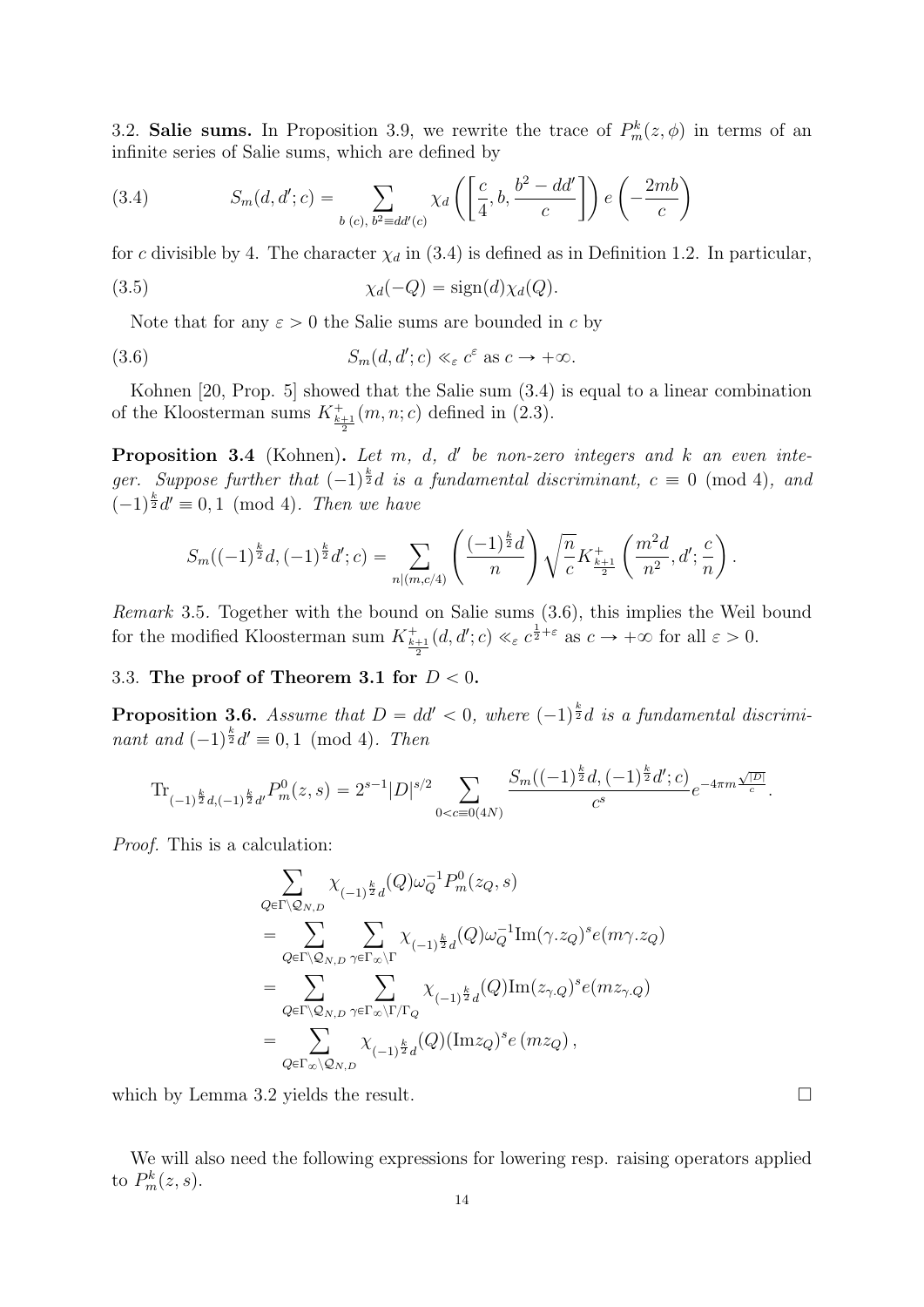Lemma 3.7.

(3.7) 
$$
L_k^k P_m^k(z,s) = \frac{(-1)^{\frac{k}{2}} \Gamma(s)}{\Gamma(s - k/2)} P_m^0(z,s), \text{ if } k > 0, \text{ and}
$$

(3.8) 
$$
R_k^k P_m^k(z,s) = (-1)^{\frac{k}{2}} \sum_{l=0}^{|k/2|} (4\pi m)^l \frac{\Gamma(s+l)}{\Gamma(s+l-k/2)} P_m^0(z,s+l) \text{ if } k < 0.
$$

Proof. We use the identities

$$
L_{k'}(y^{s-k/2}e(mz)) = -(s-k'/2)y^{s+1-k/2}e(mz) \text{ for all } k' \in \mathbf{Z}
$$

and

$$
R_{k'}(y^{s-k'/2}e(mz)) = -(s-k'/2)y^{s+1-k'/2}e(mz) - 4\pi my^{s+1-k'/2}e(mz) \text{ for all } k' \in \mathbb{Z}.
$$

By applying the identities to  $(2.8)$ , we get the claim for  $\text{Re}(s) > 1$ . Uniqueness of the analytic continuation yields the result for all complex s.  $\Box$ 

The proof of Theorem 3.1 for  $D < 0$ . Assume that  $k > 0$ . After applying (3.7), we see

$$
\begin{split} &\text{Tr}_{(-1)^{\frac{k}{2}}d,(-1)^{\frac{k}{2}}d'}P^k_m(z,s) = \frac{(-1)^{\frac{k}{2}}|D|^{\frac{k}{4}}\Gamma(s)}{\Gamma(s-k/2)}\text{Tr}_{(-1)^{\frac{k}{2}}d,(-1)^{\frac{k}{2}}d'}P^0_m(z,s) \\ &= \frac{(-1)^{\frac{k}{2}}\Gamma(s)}{\Gamma(s-k/2)}|D|^{k/4+s/2}\sum_{0 < c \equiv 0(4N)}\frac{S_m((-1)^{\frac{k}{2}}d,(-1)^{\frac{k}{2}}d';c)}{c^s}e^{-4\pi m\frac{\sqrt{|D|}}{c}}. \end{split}
$$

Using the first order approximation  $e^{-4\pi m}$  $\frac{\sqrt{|D|}}{c} = 1 + O(1/c)$ , we get (3.9)

$$
\sum_{0 < c \equiv 0(4N)} \frac{S_m((-1)^{\frac{k}{2}}d, (-1)^{\frac{k}{2}}d'; c)}{c^s} e^{-4\pi m \frac{\sqrt{|D|}}{c}} = \sum_{0 < c \equiv 0(4N)} \frac{S_m((-1)^{\frac{k}{2}}d, (-1)^{\frac{k}{2}}d'; c)}{c^s} + H_1(s)
$$

with  $H_1(s)$  holomorphic for  $\text{Re}(s) > 0$  by (3.6). Applying Proposition 3.4 leads to the claim (1) of Theorem 3.1 in the case  $k > 0$ .

For  $k < 0$  we arrive at (3.9) with the same argument as above, since for  $l \ge 1$  the terms  $P_m^0(z, s + l)$  in (3.8) are holomorphic in Re $(s) > 0$ .

3.4. Cycle integrals of Poincaré series. We will treat a slightly more general family of Poincaré series. Let  $\phi : \mathbf{R}_{>0} \to \mathbf{R}$  be a infinitely differentiable function such that

$$
\phi(y) = O(y^{1-k/2+\varepsilon}) \text{ as } y \to 0 \text{ for any } \varepsilon > 0. \text{ Then the Poincaré series}
$$
  
(3.10) 
$$
P_m^k(z, \phi) = \sum_{\gamma \in \Gamma_\infty \backslash \Gamma} (\phi(y)e(mx))|_{k} \gamma
$$

converges for any integer  $m$ . The following lemma is is a preliminary step in evaluating cycle integrals of these Poincaré series.

**Lemma 3.8.** Let k be an even integer, d a fundamental discriminant and  $d' \equiv 0, 1$  $pmod 4$ . Let  $m > 0$  be an integer.

(1) If  $\text{sign}(d) \neq (-1)^{k/2}$  then  $\text{Tr}_{d,d'} P_m^k(z, \phi) = 0$ . (2) If  $sign(d) = (-1)^{k/2}$  and  $D = dd' > 0$  is not a square then

$$
\text{Tr}_{d,d'} P_m^k(z,\phi) = 2 \sum_{\Gamma_{\infty} \backslash \mathcal{Q}_{N,D}^+} \chi_{(-1)^{\frac{k}{2}} d}(Q) \int_{S_Q} e(m \text{Re}(z)) \phi(\text{Im}(z)) Q(z,1)^{\frac{k}{2}} d_Q z
$$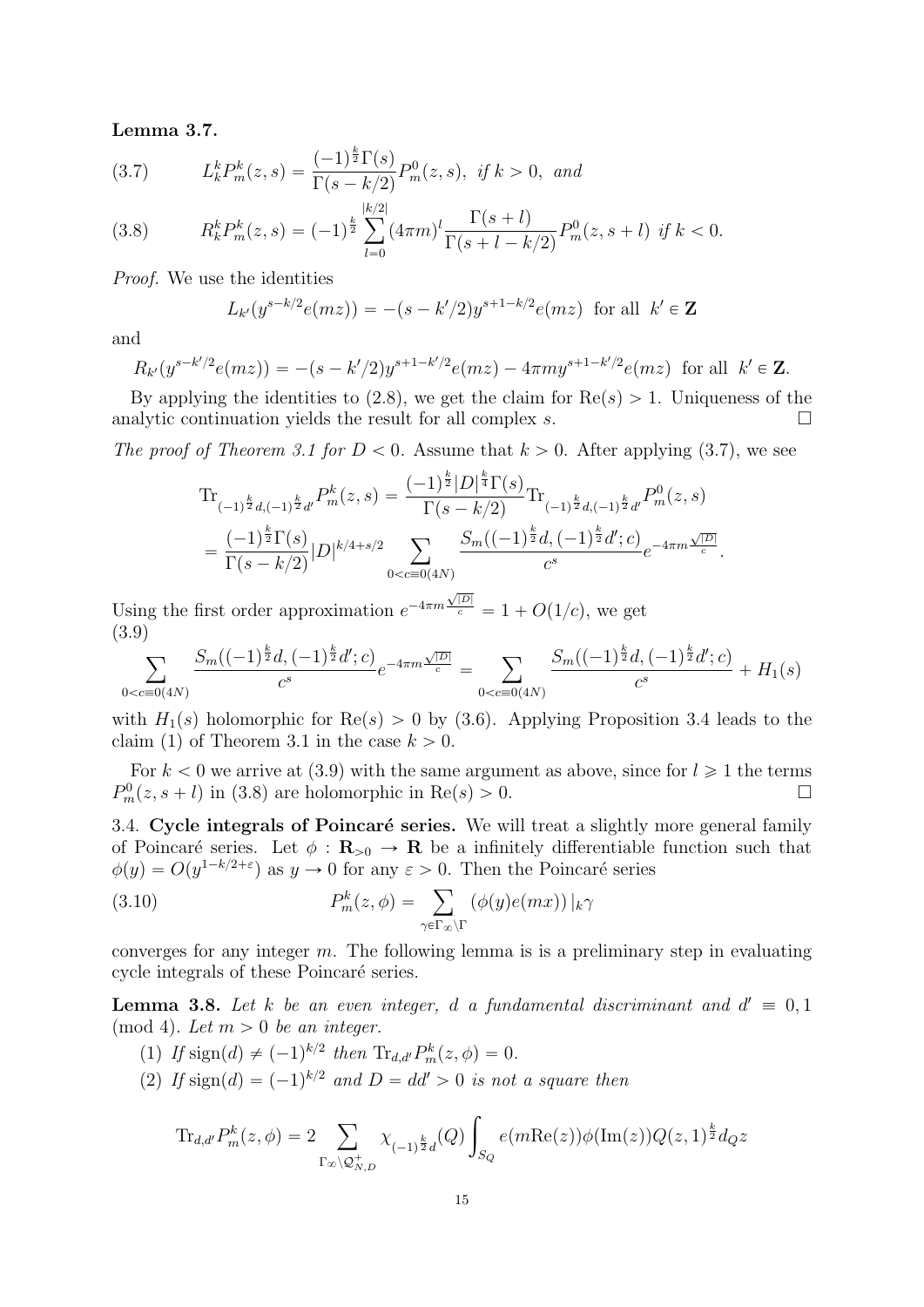(3) If sign(d) = 
$$
(-1)^{k/2}
$$
 and d = d' then

$$
\mathrm{Tr}_{d,d'} P_m^k(z,\phi) = 2 \sum_{\Gamma_{\infty} \backslash \mathcal{Q}_{N,D}^+} \chi_{(-1)^{\frac{k}{2}}d}(Q) \int_{S_Q} e(m \mathrm{Re}(z)) \phi(\mathrm{Im}(z)) Q(z,1)^{\frac{k}{2}} d_Q z + \sum_{\substack{Q \in \Gamma_{\infty} \backslash \mathcal{Q}_{N,D}, \\ Q(1,0)=0}} \chi_{(-1)^{\frac{k}{2}}d}(Q) \int_{S_Q} e(m \mathrm{Re}(z)) \phi(\mathrm{Im}(z)) Q(z,1)^{\frac{k}{2}} d_Q z.
$$

Proof. The argument is standard. We only point out the need for the sign condition.

The group of automorphs  $\Gamma_Q$  acts freely on  $\Gamma_\infty\backslash\Gamma$  on the right, and a direct calculation shows that

$$
\int_{C_Q} P_m^k(z, \phi) Q(z, 1)^{\frac{k}{2}} d_Q z
$$
\n
$$
= \sum_{\gamma \in \Gamma_{\infty} \backslash \Gamma} \int_{C_Q} j(\gamma, z)^{-k} e(m \text{Re}(\gamma z)) \phi(\text{Im}(\gamma z)) Q(z, 1)^{\frac{k}{2}} d_Q z
$$
\n
$$
= \sum_{\gamma \in \Gamma_{\infty} \backslash \Gamma / \Gamma_Q} \sum_{\gamma \in \Gamma_Q} \int_{\gamma. C_Q} e(m \text{Re}(z)) \phi(\text{Im}(z)) Q(z, 1)^{\frac{k}{2}} d_Q z.
$$

Therefore

$$
\mathrm{Tr}_{d,d'}P^k_m(z,\phi)=\sum_{Q\in \Gamma_\infty\backslash \mathcal{Q}_{N,dd'}}\chi_{(-1)^{\frac{k}{2}}d}(Q)\int_{S_Q}e(m\mathrm{Re}(z))\phi(\mathrm{Im}(z))Q(z,1)^{\frac{k}{2}}d_Qz.
$$

Note that  $dz_{-Q} = -d_Qz$  and that  $S_{[A,B,C]}$  and  $S_{[-A,-B,-C]}$  are the same semicircle with opposite orientations, therefore ż

$$
\int_{S_{-Q}} e(m \text{Re}(z)) \phi(\text{Im}(z)) (-Q(z, 1))^{\frac{k}{2}} d_{-Q} z = (-1)^{k/2} \int_{S_Q} e(m \text{Re}(z)) \phi(\text{Im}(z)) Q(z, 1)^{\frac{k}{2}} d_{Q} z
$$
  
by (3.5).

Because of the lemma above, we will be interested in factorizing  $D$  into factors whose sign is  $(-1)^{k/2}$ . As in the definition of the Kohnen plus space, we will build this into the notation, so that the distinction between  $k \equiv 0$  or 2 (mod 4) becomes automatic.

**Proposition 3.9.** Let k be an even integer,  $d > 0$  be such that  $(-1)^{\frac{k}{2}}d$  is a fundamental discriminant and  $(-1)^{\frac{k}{2}}d' \equiv 0, 1 \pmod{4}$  such that  $D = dd' > 0$ . Let  $m > 0$  be an integer.

(1) If  $D = dd'$  is not a square then

$$
\text{Tr}_{(-1)^{\frac{k}{2}}d,(-1)^{\frac{k}{2}}d'}P^k_m(z,\phi) = D^{k/4} \sum_{0 < c \equiv 0 \text{(4N)}} S_m((-1)^{\frac{k}{2}}d,(-1)^{\frac{k}{2}}d';c) \Phi^k_m\left(\frac{2\sqrt{dd'}}{c}\right)
$$

with

(3.11) 
$$
\Phi_m^k(t) = (it)^{\frac{k}{2}} \int_0^{\pi} e \left(mt \cos \theta \right) \phi(t \sin \theta) (\sin \theta)^{k/2 - 1} e^{i\theta k/2} d\theta.
$$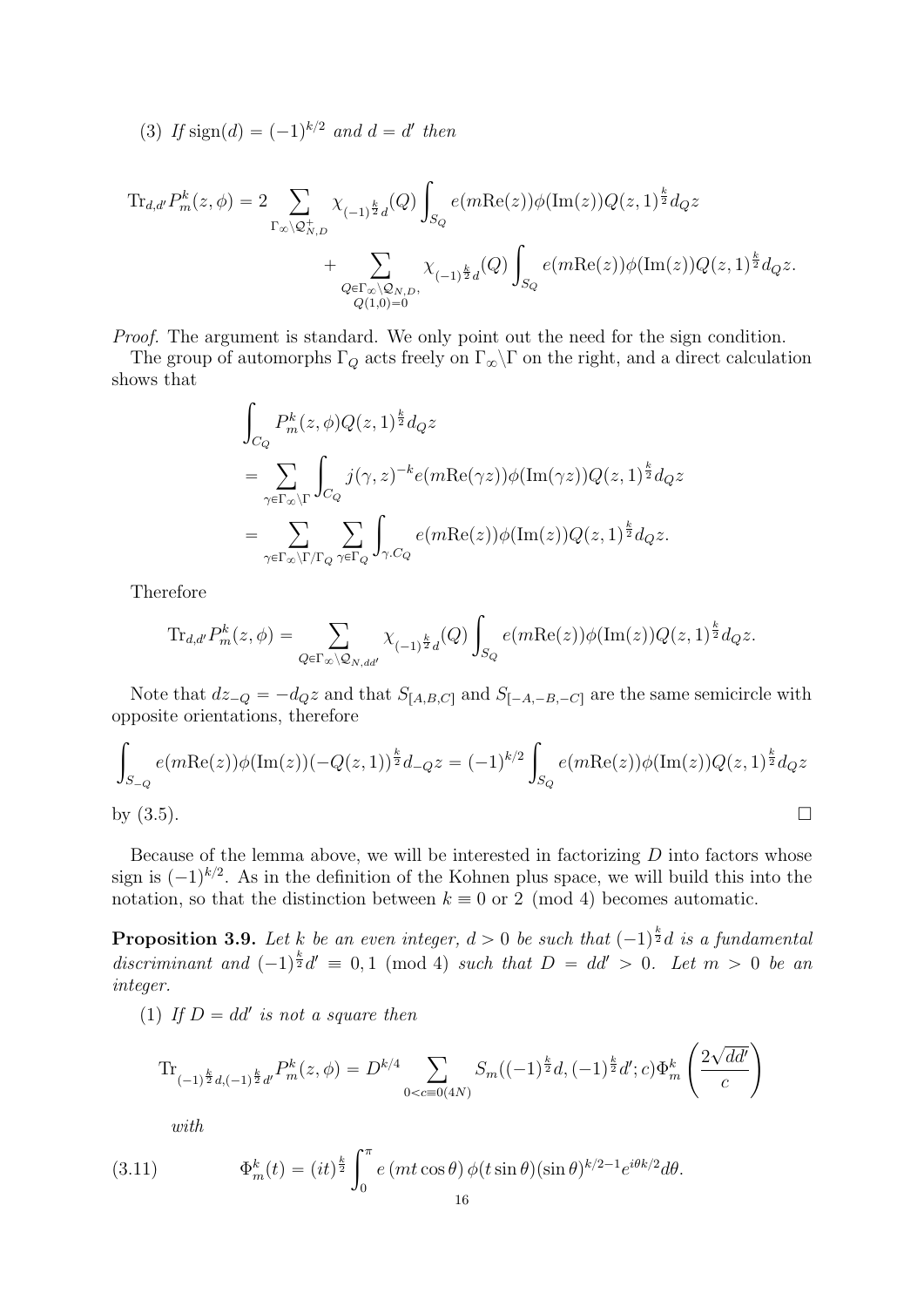(2) If  $d = d'$ , then

$$
\begin{split} \operatorname{Tr}_{(-1)^{\frac{k}{2}d,(-1)^{\frac{k}{2}}d}P^k_m(z,\phi)=&d^{k/2}\sum_{0
$$

˙

¯

where  $\mathcal{M}(\phi)(s)$  is the Mellin transform of  $\phi$  and  $\frac{1}{\sqrt{2}}$ 

$$
G_m^k(d) = \sum_{\mu(d)^*} \left( \frac{(-1)^{k/2} d}{\mu} \right) e\left(-m \frac{\mu}{d}\right)
$$

is a Gauss sum.

Proof. The first claim follows easily from Lemmas 3.2 and 3.8 after parametrizing the semicircle  $S_Q$  by  $\theta \in (0, \pi)$  such that

$$
z = -\frac{b}{2a} + \begin{cases} \frac{\sqrt{dd'}}{2a} e^{i\theta}, & \text{if } a > 0, \\ \frac{\sqrt{dd'}}{2a} e^{-i\theta}, & \text{if } a < 0, \end{cases}
$$

where  $Q = [a, b, c]$ ; see, e.g., [9].

To prove case (2), i.e.  $D = d^2$ , we use part (3) of Lemma 3.8. The sum į.

(3.12) 
$$
\sum_{\substack{Q \in \Gamma_{\infty} \backslash \mathcal{Q}_{N,d^2}, \\ Q(1,0)=0}} \chi_{(-1)^{\frac{k}{2}}d}(Q) \int_{S_Q} e(m \text{Re}(z)) \phi(\text{Im}(z)) Q(z,1)^{\frac{k}{2}} d_Q z
$$

runs over  $\{\pm Q_{\mu} : 0 \le \mu < d\}$  with  $Q_{\mu} = [0, d, \mu]$ . We have  $\chi_{(-1)^{\frac{k}{2}}d}(\pm [0, d, \mu]) = \left(\frac{(-1)^{k/2}d}{\mu}\right)$  $\mu$ for  $(\mu, d) = 1$ . Thus, the sum  $(3.12)$  is equal to ˜

$$
2 \sum_{(\mu,d)=1} \left( \frac{(-1)^{\frac{k}{2}}d}{\mu} \right) \int_{\{-\frac{\mu}{d}+it:t>0\}} e(m \text{Re}(z)) \phi(\text{Im}(z)) Q(z,1)^{\frac{k}{2}} d_{Q} z
$$
  
= 
$$
2 \sum_{(\mu,d)=1} \left( \frac{(-1)^{\frac{k}{2}}d}{\mu} \right) e\left(-m \frac{\mu}{d}\right) \int_{0}^{\infty} \phi(t) (id)^{\frac{k}{2}} t^{k/2} \frac{dt}{t} = 2G_{m}^{k}(d) (id)^{\frac{k}{2}} \mathcal{M}(\phi)(k/2).
$$

3.5. The proof of Theorem 3.1 for  $D > 0$ . We now consider  $\phi(y) = y^{s-k/2}e^{-2\pi my}$  in (3.10), so that  $P_m^k(z, \phi) = P_m^k(z, s)$ . Except for the holomorphic case  $s = k/2$  (Propositon 3.11), the evaluation of the transform

$$
\int_0^{\pi} e (mt \cos \theta) \phi(t \sin \theta) (\sin \theta)^{k/2 - 1} e^{i\theta k/2} d\theta
$$

is bypassed by the next lemma which allows us to express the main term contributing to the residue of each pole of  $P_m^k(z, s)$  along the line  $\text{Re}(s) = \frac{1}{2}$ .

**Lemma 3.10.** For  $\text{Re}(s) > 0$ , we have

$$
\Phi_m^k(t) = c_k(s)t^s + O(t^{s+1}), \text{ as } t \to 0^+,
$$

where

$$
c_k(s) = (-1)^{k/2} \frac{\pi \Gamma(s)}{2^{s-1} \Gamma\left(\frac{s+1}{2} + \frac{k}{4}\right) \Gamma\left(\frac{s+1}{2} - \frac{k}{4}\right)}.
$$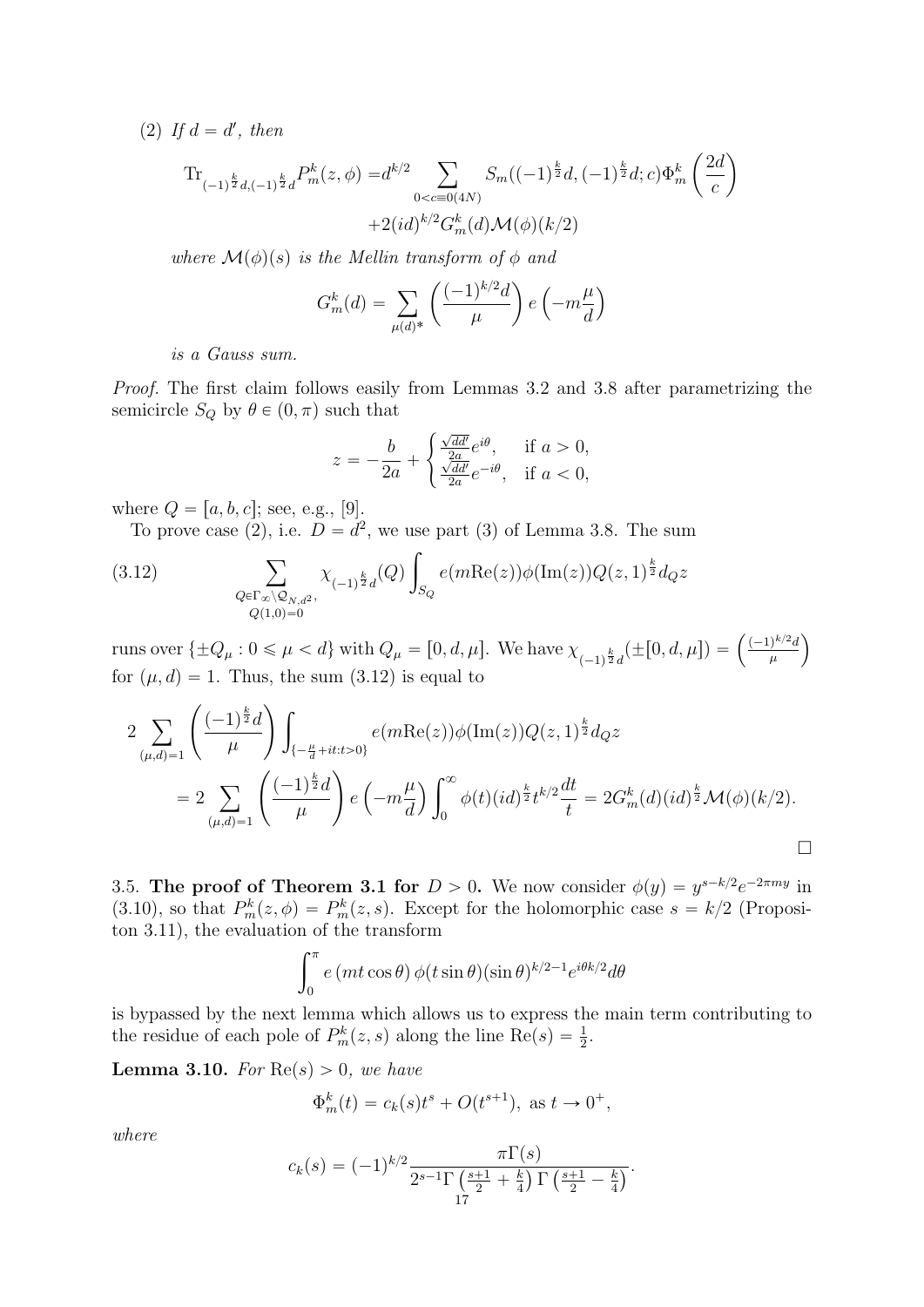Proof. Using  $e(mt \cos \theta) = 1 + O(mt \cos \theta)$  and  $e^{-2\pi mt \sin \theta} = 1 + O(mt \sin \theta)$ , we get

$$
\Phi_m^k(t) = i^{\frac{k}{2}} t^s \left( \int_0^{\pi} (\sin \theta)^{s-1} e^{ik\theta/2} d\theta + O(t) \right)
$$

The proof is finished with the integral formula (see  $[14, p. 485, 3.892(1)]$ )

$$
\int_0^\pi e^{i\beta x} (\sin x)^{\nu-1} dx = \frac{\pi e^{i\pi \beta/2} \Gamma(\nu)}{2^{\nu-1} \Gamma\left(\frac{\nu+\beta+1}{2}\right) \Gamma\left(\frac{\nu-\beta+1}{2}\right)}, \text{ Re}(\nu) > 0,
$$
  
and  $\beta = \frac{k}{2}$ .

.

with  $\nu = s$  and  $\beta = \frac{k}{2}$ 2

With Lemma 3.10, we are set to prove Theorem 3.1.

*Proof of Theorem 3.1 for D > 0.* To prove (2), we use Proposition 3.9 and Lemma 3.10 to write ˜

(3.13)

(3.13)  
\n
$$
\operatorname{Tr}_{(-1)^{\frac{k}{2}}d,(-1)^{\frac{k}{2}}d'}P_m^k(z,s) = c_k(s)D^{k/4} \sum_{0 < c \equiv 0(4N)} S_m((-1)^{\frac{k}{2}}d,(-1)^{\frac{k}{2}}d';c) \left(\frac{2\sqrt{dd'}}{c}\right)^s + H_2(s),
$$

where  $H_2(s)$  is a holomorphic function on  $\text{Re}(s) > 0$ .

Note that in the case of  $d = d'$ , the Mellin transform term  $(id)^{k/2} G_m^k(d) \mathcal{M}(\phi)(k/2)$  is holomorphic for  $\text{Re}(s) > 0$  and is part of  $H_2(s)$ .

With Proposition 3.4, we may rewrite equation (3.13) as

$$
\text{Tr}_{(-1)^{\frac{k}{2}}d,(-1)^{\frac{k}{2}}d'}P_m^k(z,s) = c_k(s)D^{k/4}\sum_{n|m}\left(\frac{(-1)^{\frac{k}{2}}d}{n}\right)\left(\frac{2\sqrt{dd'}}{n}\right)^s \sum_{0
$$

by substituting  $c \to n \overline{c}$ .

To prove (3) suppose that  $d, d' < 0$ . By Proposition 3.9 for weight  $2-k$  and  $-d, -d' > 0$ and Lemma 3.10 we get (3.14)  $\mathbb{R}^2$ 

$$
(3.14)
$$
  
\n
$$
\operatorname{Tr}_{(-1)^{\frac{k}{2}}d, (-1)^{\frac{k}{2}}d'} P_m^{2-k}(z, s) = c_{2-k}(s) \sum_{0 < c \equiv 0(4N)} S_m((-1)^{\frac{k}{2}}d, (-1)^{\frac{k}{2}}d'; c) \left(\frac{2\sqrt{dd'}}{c}\right)^s + H_3(s),
$$

where  $H_3(s)$  is a holomorphic function on  $\text{Re}(s) > 0$ . Once again, Proposition 3.4 gives the claim.

3.6. The holomorphic case. Evaluating  $\text{Tr}_{(-1)^{\frac{k}{2}}d,(-1)^{\frac{k}{2}}d'} P_m^k(z,s)$  at the spectral point  $s = \frac{k}{2} > 1$  reduces to considering  $\phi(y) = e^{-2\pi my}$  in (3.10) so that  $P_m^k(z, \phi) = P_m^k(z)$  $_{\gamma \in \Gamma_\infty \backslash \Gamma} e(mz)|_k \gamma$ , the holomorphic Poincaré series of weight k. For completeness we give the result in this case.

**Proposition 3.11.** Suppose that  $k > 2$  and  $d, d' > 0$  with  $d \neq d'$  such that  $(-1)^{\frac{k}{2}}d$  is a fundamental discriminant and  $(-1)^{\frac{k}{2}}d' \equiv 0, 1 \pmod{4}$ . We have

$$
\begin{split} &\text{Tr}_{(-1)^{\frac{k}{2}}d,(-1)^{\frac{k}{2}}d'}P_{m}^{k}(z)\\ &= (-1)^{\frac{k}{2}}\frac{\Gamma(k/2)D^{\frac{k}{4}+\frac{3}{4}}}{2^{\frac{k}{2}-\frac{3}{2}}m^{\frac{k-1}{2}}\pi^{\frac{k}{2}-1}}\sum_{0
$$

¯

 $\mathbf{r}$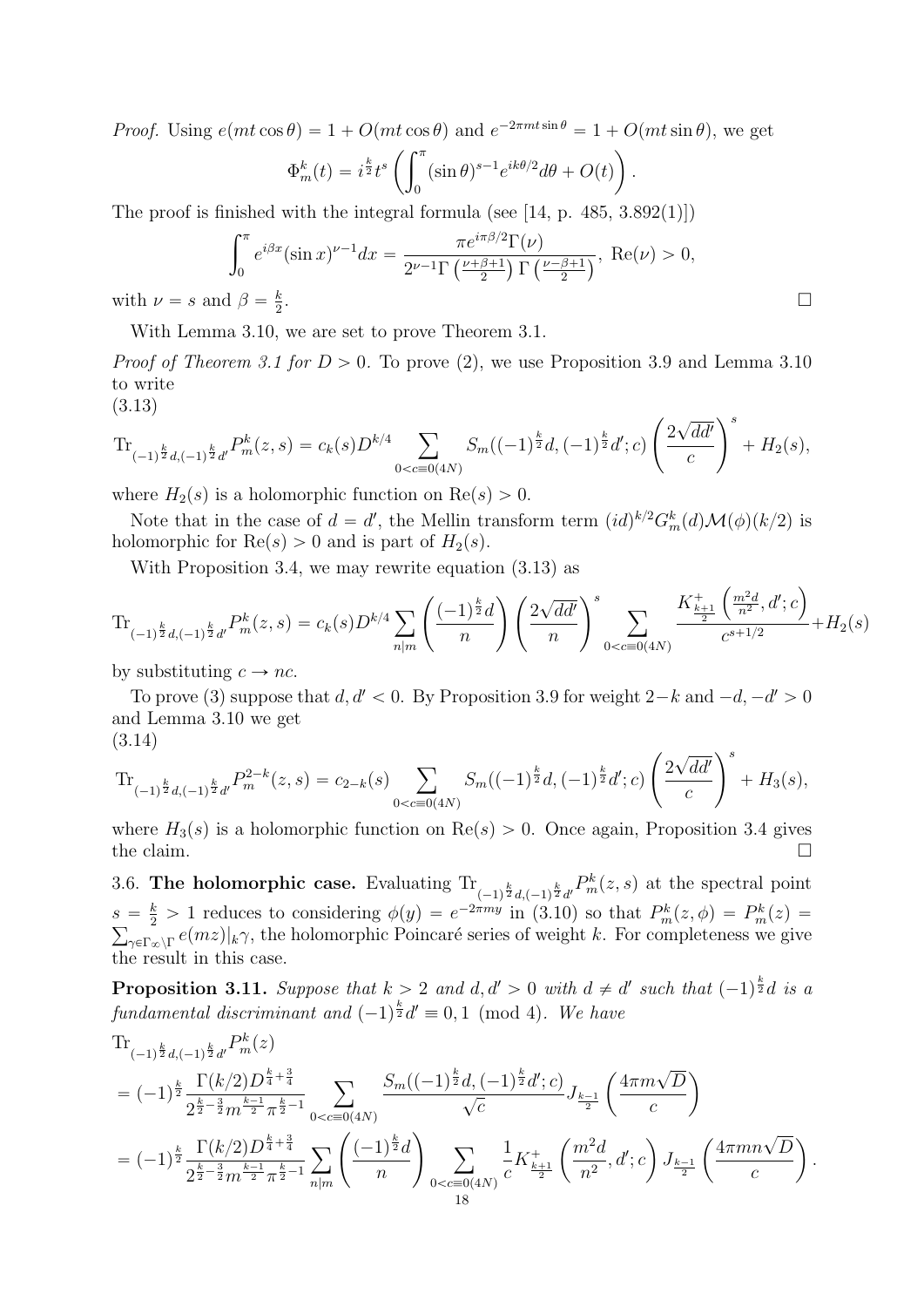If  $d = d'$ , we get the additional term  $(id)^{\frac{k}{2}}(4\pi m)^{-\frac{k}{2}}\Gamma(k/2)$  on the right hand side. *Proof.* Suppose that  $D = dd'$  is not a square. By Lemma 3.8, we get

$$
\mathrm{Tr}_{(-1)^{\frac{k}{2}}d,(-1)^{\frac{k}{2}}d'}P_m^k(z) = 2 \sum_{Q \in \Gamma_{\infty} \backslash \mathcal{Q}_{N,D}^+} \chi_{(-1)^{\frac{k}{2}}d}(Q) \int_{S_Q} e(mz)Q(z,1)^{\frac{k}{2}}d_Qz.
$$

After the change of variable  $z \rightarrow \frac{\sqrt{D}z - B}{2A}$  $\frac{Dz-B}{2A}$  for  $Q = [A, B, C]$ , one needs to evaluate

$$
-\int_{-1}^1 e\left(m\frac{\sqrt{D}}{2A}z\right)(z^2-1)^{\frac{k}{2}-1}dz=\frac{(-1)^{\frac{k}{2}}2^{\frac{k-1}{2}}\Gamma(k/2)}{\pi^{\frac{k}{2}-1}}\left(\frac{\sqrt{D}m}{A}\right)^{-\frac{k}{2}+\frac{1}{2}}J_{\frac{k-1}{2}}\left(\frac{\pi m\sqrt{D}}{A}\right),
$$

which readily yields the claim for  $D$  not being a square. The case when  $D$  is a square can be dealt with in the same fashion as in the proof of Proposition 3.9.

Remark 3.12. Proposition 3.11 is also valid in weight  $k = 2$  when  $P_m^2(z)$  is defined by Hecke's convergence trick.

# 4. The Proof of the Generalized Katok-Sarnak Formula

The goal of this section is to prove Theorem 1.4. Let  $m > 0$  and let  $d, d'$  be integers such that  $(-1)^{\frac{k}{2}}d$  is a fundamental discriminant and  $(-1)^{\frac{k}{2}}d' \equiv 0, 1 \pmod{4}$ . To get to the traces of Maass cusp forms we will use Proposition 2.6, and Theorem 3.1 but we start by noting the shift in the spectral point to  $\frac{s}{2} + \frac{1}{4}$  $\frac{1}{4}$  on the right hand side of Theorem 3.1; see [10, p. 982].

**Lemma 4.1.** For integers  $m, n$ , we have ˆ

$$
\text{Res}_{s=\frac{1}{2}+ir} Z^+_{\frac{k+1}{2}}\left(m, n; \frac{s}{2}+\frac{1}{4}\right) = 4 \text{ Res}_{s=\frac{1}{2}+\frac{ir}{2}} Z^+_{\frac{k+1}{2}}(m, n; s).
$$

˙

Next, we calculate the residue of the twisted trace of the Selberg Poincaré series explicitly in terms of half integral weight coefficients. To this end, we use Theorem 3.1, Lemma 4.1, and Proposition 2.5 for  $dd' < 0$  and obtain

$$
(4.1)
$$
  
\n
$$
\operatorname{Res}_{s=\frac{1}{2}+ir} \operatorname{Tr}_{(-1)^{\frac{k}{2}}d,(-1)^{\frac{k}{2}}d'} P_{m}^{k}(z,s)
$$
  
\n
$$
= \frac{|D|^{\frac{k+1}{4}+\frac{ir}{2}} \Gamma(\frac{1}{2}+ir)}{2^{-1/2-ir} \Gamma(\frac{1}{2}+ir-\frac{k}{2})} \sum_{\substack{n|m,\\(n,N)=1}} \left(\frac{(-1)^{\frac{k}{2}}d}{n}\right) \frac{1}{n^{1/2+ir}} \operatorname{Res}_{s=\frac{1}{2}+\frac{ir}{2}} Z_{\frac{k+1}{2}}^{+} \left(\frac{m^{2}}{n^{2}}d, d';s\right)
$$
  
\n
$$
= \frac{6(-1)^{\lfloor k/4 \rfloor} \sqrt{|D|} (4\pi m)^{1-ir-\frac{k+1}{2}} \Gamma(2ir)}{2\sqrt{\pi} \Gamma(\frac{1}{2}+ir-\frac{k}{2})} \sum_{\substack{n|m,\\(n,N)=1}} \left(\frac{(-1)^{\frac{k}{2}}d}{n}\right) n^{k/2-1} \sum_{\psi} \overline{b_{\psi}} \left(\frac{m^{2}d}{n^{2}}\right) b_{\psi}(d')
$$

with  $\psi$  running over an orthonormal basis of  $U^+_{\frac{k+1}{2},4N}$  $rac{1}{2} + \frac{ir}{2}$  $\frac{ir}{2}$ ).

Similarly for  $d, d' > 0$ , we have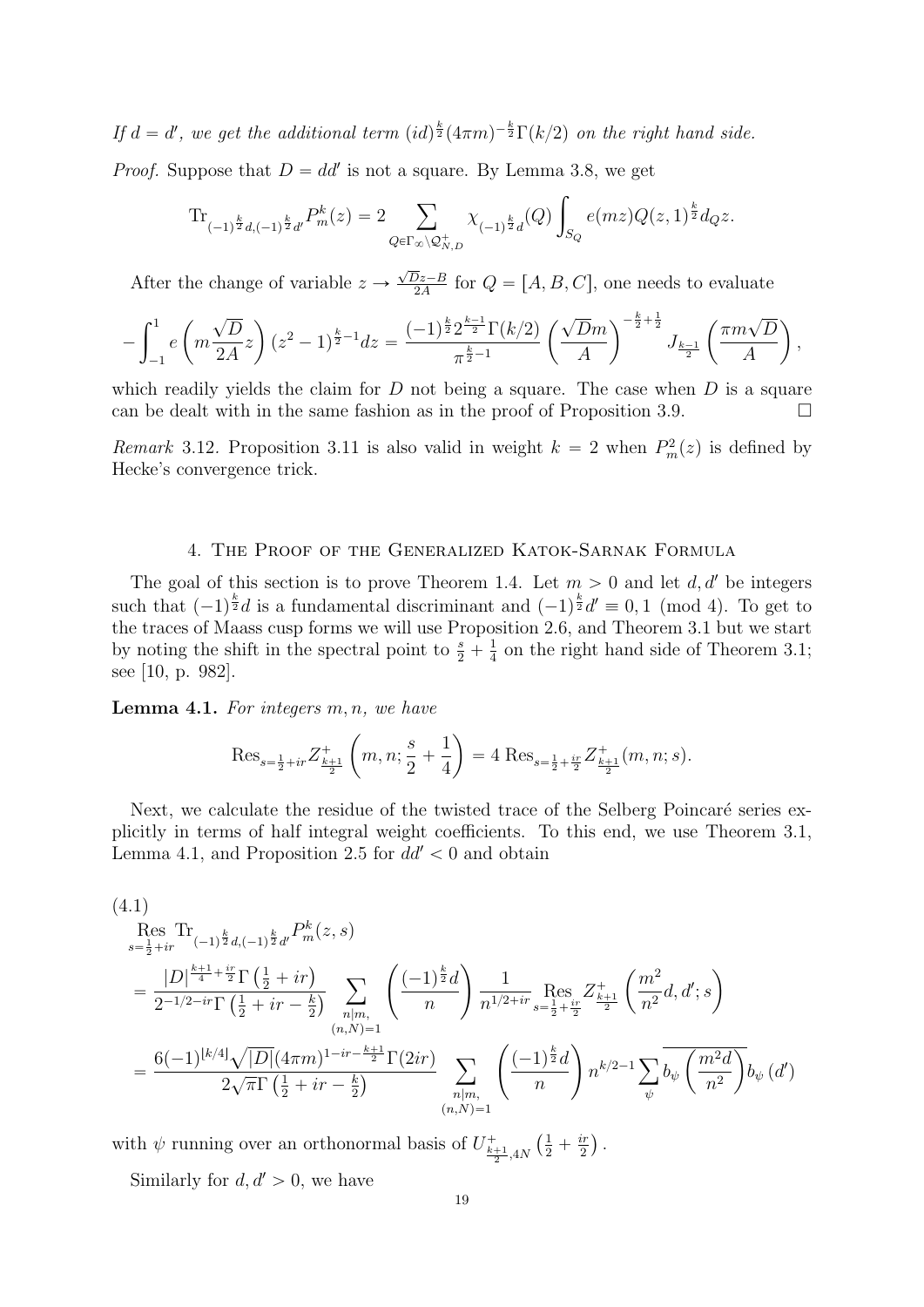$$
(4.2)
$$
\n
$$
\operatorname{Res}_{s=\frac{1}{2}+ir} \operatorname{Tr}_{(-1)^{\frac{k}{2}}d,(-1)^{\frac{k}{2}}d'} P_{m}^{k}(z,s)
$$
\n
$$
= \frac{(-1)^{k/2} 8\pi D^{\frac{k+1}{4}+\frac{ir}{2}} \Gamma(\frac{1}{2}+ir)}{\Gamma(\frac{ir}{2}+\frac{k+3}{4}) \Gamma(\frac{ir}{2}-\frac{k-3}{4})} \sum_{n|m, \atop (n,N)=1} \left( \frac{(-1)^{\frac{k}{2}}d}{n} \right) \frac{1}{n^{\frac{1}{2}+ir}} \operatorname{Res}_{s=\frac{1}{2}+\frac{ir}{2}} Z_{\frac{k+1}{2}}^{+} \left( \frac{m^{2}d}{n^{2}}, d';s \right)
$$
\n
$$
= \frac{6(-1)^{\lfloor k/4 \rfloor} \sqrt{D} (4\pi m)^{1-ir-\frac{k+1}{2}} \Gamma(2ir)}{2^{\frac{k}{2}} \Gamma(\frac{1}{2}+ir-\frac{k}{2})} \sum_{\substack{n|m, \atop (n,N)=1}} \left( \frac{(-1)^{\frac{k}{2}}d}{n} \right) n^{k/2-1} \sum_{\psi} \overline{b_{\psi}} \left( \frac{m^{2}d}{n^{2}} \right) b_{\psi} (d').
$$

Finally, for both  $d, d' < 0$ , since  $\text{Tr}_{(-1)^{\frac{k}{2}}d, (-1)^{\frac{k}{2}}d'} P_m^k(z, s)$  vanishes, we look at the trace of  $P_m^{2-k}(z,s)$  to get some information about  $\sum_{\psi} \frac{(-1)^2 d_{\psi}}{b_{\psi}} \frac{m_{\psi}}{\left(\frac{m^2 d_{\psi}}{n^2}\right)^2}$  $\frac{n^2d}{n^2}$ ) $b_{\psi}$  (d') for  $\psi \in U^+_{\frac{k+1}{2}, 4N}$  $rac{1}{2} + \frac{ir}{2}$  $\frac{\imath r}{2}\big).$ We then have

$$
(4.3)
$$
  
\n
$$
\operatorname{Res}_{s=\frac{1}{2}+ir} \operatorname{Tr}_{(-1)^{\frac{2-k}{2}}(-d),(-1)^{\frac{2-k}{2}}(-d')} P_{m}^{2-k}(z,s)
$$
  
\n
$$
= -\frac{(-1)^{\frac{k}{2}} 8\pi D^{\frac{k+1}{4}+\frac{ir}{2}} \Gamma(\frac{1}{2}+ir)}{\Gamma(\frac{ir}{2}-\frac{k-5}{4}) \Gamma(\frac{ir}{2}+\frac{k+1}{4})} \sum_{\substack{n|m,\\(n,N)=1}} \left(\frac{(-1)^{\frac{k}{2}}d}{n}\right) \frac{1}{n^{\frac{1}{2}+ir}} \operatorname{Res}_{s=\frac{1}{2}+\frac{ir}{2}} Z_{\frac{k+1}{2}}^{+} \left(\frac{m^{2}d}{n^{2}}, d';s\right)
$$
  
\n
$$
= 6(-1)^{\lfloor k/4 \rfloor} \frac{\sqrt{D}(4\pi m)^{1-ir-\frac{k+1}{2}}}{(\frac{1}{2}+ir-\frac{k}{2})} \frac{\Gamma(2ir)2^{k/2-1}}{\Gamma(\frac{1}{2}+ir+\frac{k}{2})} \sum_{\substack{n|m,\\(n,N)=1}} \left(\frac{(-1)^{\frac{k}{2}}d}{n}\right) n^{k/2-1} \sum_{\psi} \overline{b_{\psi}} \left(\frac{m^{2}d}{n^{2}}\right) b_{\psi}(d'),
$$

where  $\psi$  runs over an orthonormal basis of  $U^{\dagger}_{\frac{k+1}{2},4N}$  $\left(\frac{1}{2} + \frac{i\tau}{2}\right)$ 2 .

On the other hand, we can use Proposition 2.6 in (4.1), (4.2) and Proposition 2.10 in  $(4.3)$  to calculate the residue of the traces of the Poincaré series. When combined with the Shimura relation (1.10), this proves the following Proposition.

**Proposition 4.2.** Let d, d' be integers such that  $(-1)^{\frac{k}{2}}d$  is a fundamental discriminant and  $(-1)^{\frac{k}{2}}d' \equiv 0, 1 \pmod{4}$ . We have

(1) for  $dd' < 0$ :

$$
6(-1)^{\lfloor k/4 \rfloor} \sqrt{|dd'|} \sum_{\psi} \frac{\overline{b_{\psi}(d)} b_{\psi}(d')}{\langle \psi, \psi \rangle} \text{Shim}_d(\psi)(z) = 2\sqrt{\pi} \sum_{\varphi} \text{Tr}_{(-1)^{\frac{k}{2}} d, (-1)^{\frac{k}{2}} d'}(\varphi) \frac{\varphi(z)}{\langle \varphi, \varphi \rangle},
$$

(2) for  $d, d' > 0$ :

$$
6(-1)^{\lfloor k/4 \rfloor} \sqrt{dd'} \sum_{\psi} \frac{\overline{b_{\psi}(d)} b_{\psi}(d')}{\langle \psi, \psi \rangle} \text{Shim}_{d}(\psi)(z) = 2^{k/2} \sum_{\varphi} \text{Tr}_{(-1)^{\frac{k}{2}} d, (-1)^{\frac{k}{2}} d'}(\varphi) \frac{\varphi(z)}{\langle \varphi, \varphi \rangle},
$$

(3) for  $d, d' < 0$ :

$$
6(-1)^{\lfloor k/4 \rfloor}\sqrt{dd'}\sum_{\psi}\frac{\overline{b_{\psi}(d)}b_{\psi}(d')}{\langle \psi, \psi \rangle}\text{Shim}_{d}(\psi)(z) = 2^{1-k/2}\sum_{\varphi}\text{Tr}_{(-1)^{\frac{k}{2}}d, (-1)^{\frac{k}{2}}d'}(\xi_{k}\varphi)\frac{\varphi(z)}{\langle \varphi, \varphi \rangle},
$$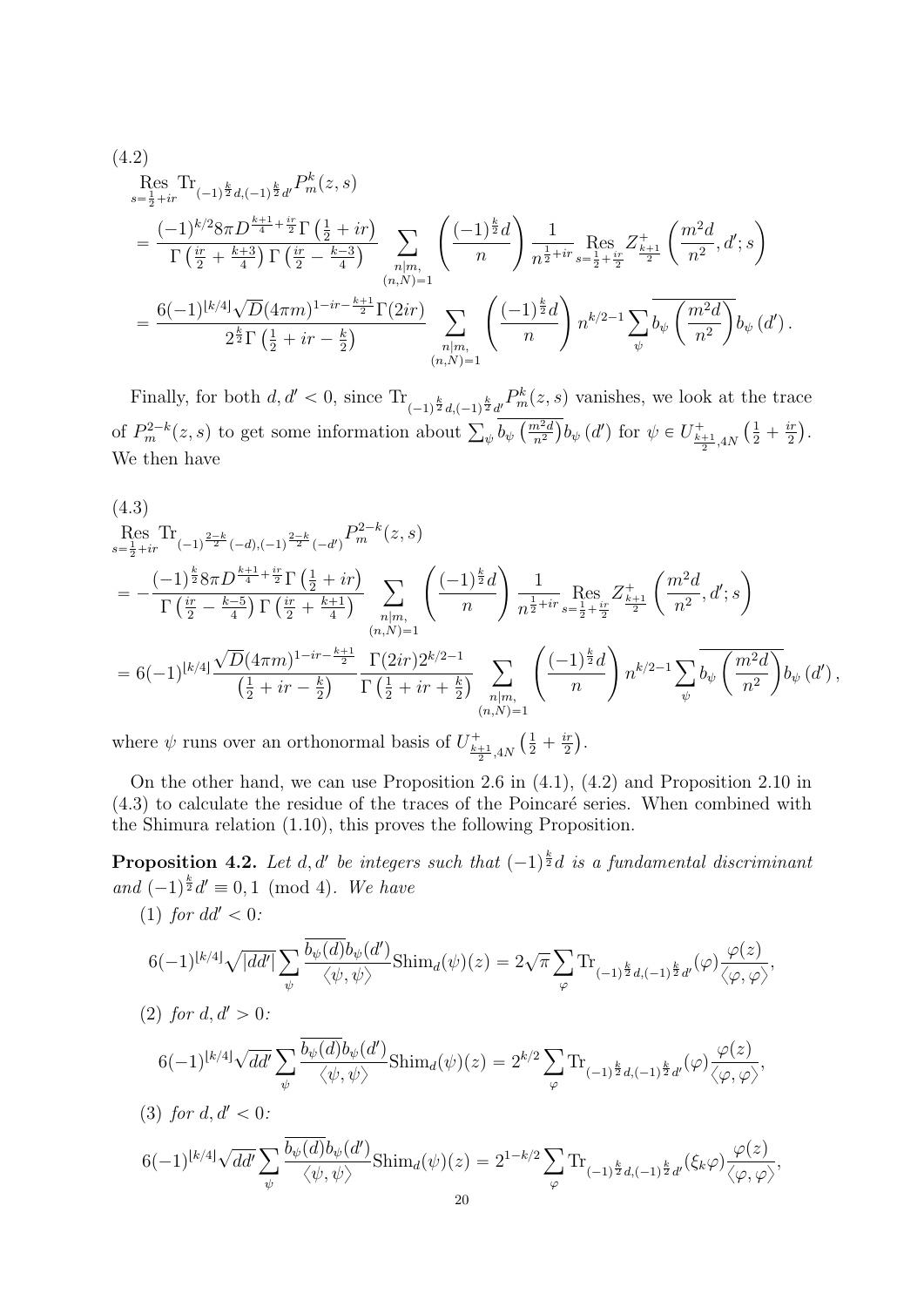where  $\psi$  and  $\varphi$  run over a basis of normalized Hecke eigenforms of  $U^{\pm}_{\frac{k+1}{2},4N}$  $\mathbf{r}$  $rac{1}{2} + \frac{ir}{2}$  $\frac{i r}{2}$ ) and Ï.  $U_{k,N} \left(\frac{1}{2}\right)$  $\frac{1}{2} + ir$ ) respectively.

Note that one does not need to know in advance that  $\text{Shim}_d(\psi)$  as defined for  $\psi \in$  $U^+_{\frac{k+1}{2},4N}(s)$  in (1.11) is a Maass cusp form. Similarly to Biro's work [5, p. 129] our approach establishes this fact as a byproduct of Proposition 4.2.

Proof of Theorem 1.4. We now collect everything to prove our generalization of the Katok-Sarnak formula in Theorem 1.4.

For any normalized newform  $\psi \in U^+_{\frac{k+1}{2},4N}$  $\left(\frac{s}{2} + \frac{1}{4}\right)$ 4 , we have  $\text{Shim}_d(\psi) \in U_{k,N}(s)$ .

Since the Hecke operators commute with the Shimura lift, the Maass cusp form  $\text{Shim}_d(\psi)$ has the same eigenvalue as an integral weight Maass form  $\varphi \in U_{k,N}$ . If  $\varphi$  is a normalized even newform, we must have  $\text{Shim}_d(\psi)(z) = \varphi(z)$  by matching their first Fourier coefficient. Hence, after applying the projection onto the space  $U_{\frac{k+1}{2},4N}^{\text{new},+}$ neir fir<br>  $\left(\frac{s}{2} + \frac{1}{4}\right)$ 4  $\mathsf{S}^{\dagger}$ , we may write the equations in Proposition 4.2 as for  $d, d' > 0$  or  $dd' < 0$ (4.4) #

$$
6(-1)^{\lfloor k/4 \rfloor} \sqrt{|dd'|} \sum_{\varphi} \sum_{\text{Shim}_d(\psi) = \varphi} \frac{\overline{b_\psi(d)} b_\psi(d')}{\langle \psi, \psi \rangle} \varphi = \sum_{\varphi} \text{Tr}_{(-1)^{\frac{k}{2}} d, (-1)^{\frac{k}{2}} d'}(\varphi) \frac{\varphi}{\langle \varphi, \varphi \rangle} \begin{cases} 2\sqrt{\pi}, & dd' < 0, \\ 2^{k/2}, & d, d' > 0, \end{cases}
$$

and for  $d, d' < 0$ 

$$
(4.5) \quad 6(-1)^{\lfloor k/4 \rfloor} \sqrt{dd'} \sum_{\varphi} \sum_{\text{Shim}_d(\psi) = \varphi} \frac{\overline{b_{\psi}(d)} b_{\psi}(d')}{\langle \psi, \psi \rangle} \varphi = \sum_{\varphi} 2^{1-k/2} \text{Tr}_{(-1)^{\frac{k}{2}} d, (-1)^{\frac{k}{2}} d'}(\xi_k \varphi) \frac{\varphi}{\langle \varphi, \varphi \rangle},
$$

where  $\psi$  runs over a basis of normalized newforms of  $U_{\frac{k+1}{2},4N}^{\text{new},+}$  $\left(\frac{s}{2} + \frac{1}{4}\right)$ 4 .

Since the  $\varphi$ 's form a basis, this proves Theorem 1.4 in the non-holomorphic case.

To show the theorem in the holomorphic case, i.e. when  $\varphi$  has spectral point  $s = \frac{k}{2} > 1$ , let  $P_m^k(z) = P_m^k(z, k/2)$  be the holomorphic Poincaré series of weight k. Assume that  $d, d' > 0$ ; the other cases are trivial. We have<br>  $\text{Tr}_{(-1)^{\frac{k}{2}}d}(\bigcap_{j=1}^{k}P_m^k(z)) = \sum_{j=1}^{k}$ 

$$
\operatorname{Tr}_{(-1)^{\frac{k}{2}}d,(-1)^{\frac{k}{2}}d'}(P_m^k(z)) = \sum_{f \in S_k} \langle P_m^k, f \rangle \operatorname{Tr}_{(-1)^{\frac{k}{2}}d,(-1)^{\frac{k}{2}}d'}(f)
$$

and

(4.6) 
$$
P_m^{\frac{k+1}{2},+}(z) = \sum_{g \in S_k^+} \langle P_m^{\frac{k+1}{2}}, g \rangle g(z).
$$

Using Proposition 2.4 at  $s = \frac{k+1}{2}$  we may match the Fourier coefficients in (4.6) with the expression for  $\text{Tr}_{(-1)^{\frac{k}{2}}d,(-1)^{\frac{k}{2}}d'}(P_m^k)$  in section 3.6. Finally, as the inner products of Poincaré series are equal to Fourier coefficients of holomorphic modular forms, the same argument as in the non-holomorphic case yields the claim.

#### 5. Fourier Coefficients of Maass Cusp Forms as L-Values

The coefficients of half-integral weight forms are closely related to the values of Lfunctions. In this section, we investigate the central value of the twisted L-function  $\frac{1}{\sqrt{2}}$ 

(5.1) 
$$
L(\varphi, d, w) = \sum_{n=1}^{\infty} \left(\frac{d}{n}\right) \frac{a_{\varphi}(n)}{n^{w + (k-1)/2}}, \ (d, N) = 1
$$

for a normalized newform  $\varphi \in U_{k,N}(s)$ .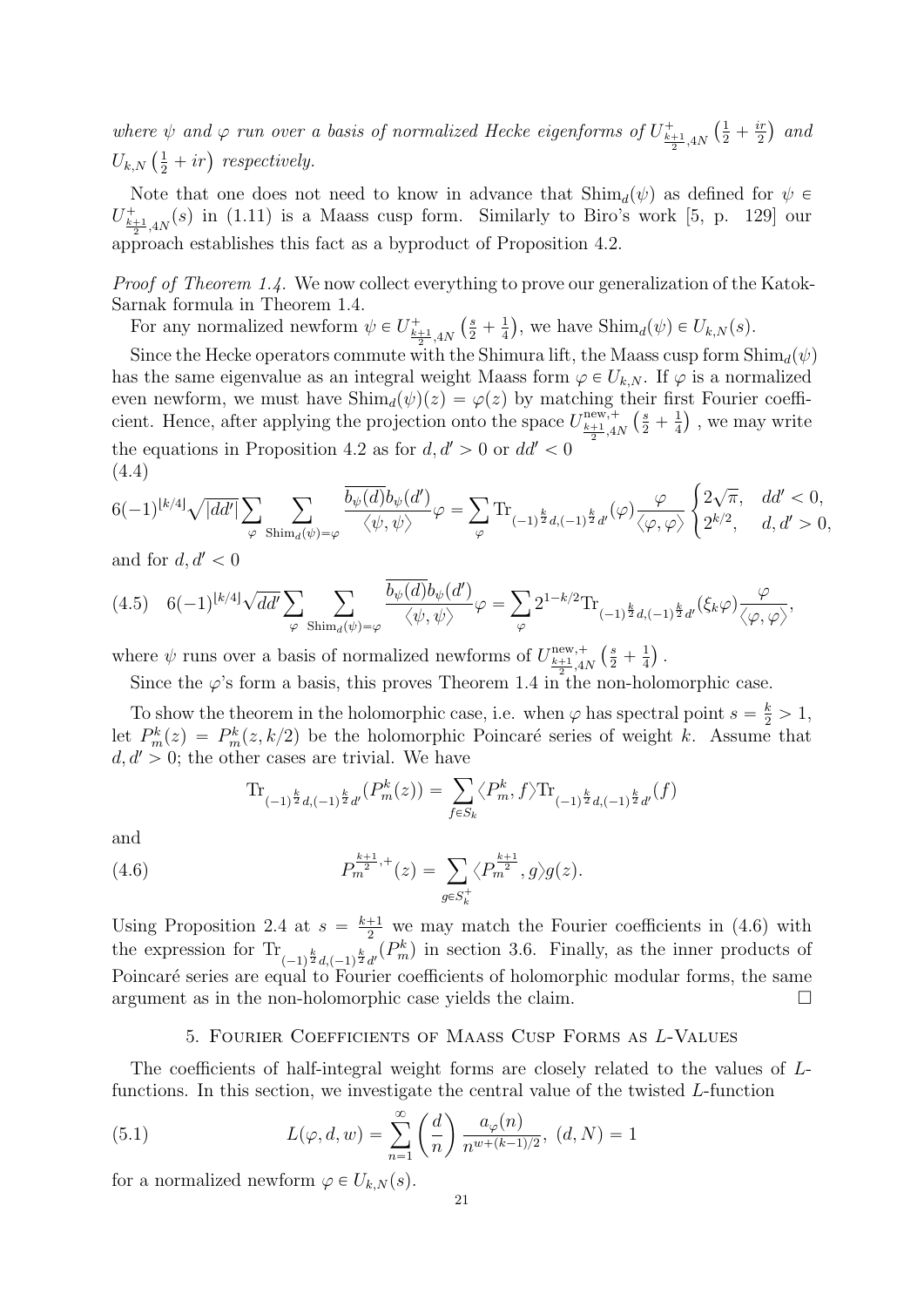Note that for  $k > 0$  and  $\varphi \in U_{2-k,N}(s)$  even and normalized, we have

$$
L(\xi_{2-k}\varphi, d, w) = -(4\pi)^{k-1} \frac{\Gamma(\overline{s} + k/2)}{\Gamma(\overline{s} - k/2)} \overline{L(\varphi, d, \overline{w})}
$$

by Lemma 2.9 and (1.8). Hence, we may restrict to non-negative weights, as the twisted L-functions of Maass cusp forms of negative weights reduce to that case.

We can get the L-function for an even normalized Maass form of weight  $k \geqslant 0$  from Theorem 1.4 through a Mellin transform. The following integral was first solved by Duke, Friedlander, and Iwaniec [8, Lemma 8.2] (there's a typo in the orginial version, see Young's paper [35, Sec. 12] for the correct evaluation). We present an alternative proof in our special case, which has the advantage of making the evaluation of the Mellin transform explicit instead of relying on a recursively defined polynomial.

**Lemma 5.1.** Let  $k \geq 0$  be an even integer and  $s \neq \pm \frac{k}{2}$ . The Mellin-transform

(5.2) 
$$
\Psi_k(s) = \int_0^\infty \left( W_{\frac{k}{2}, s - \frac{1}{2}}(y) + (-1)^{k/2} \frac{\Gamma(s + k/2)}{\Gamma(s - k/2)} W_{-\frac{k}{2}, s - \frac{1}{2}}(y) \right) \frac{dy}{y}
$$
 takes the values

takes the values

$$
\Psi_k(s) = \frac{1}{2^{k/2}\sqrt{\pi}} \Gamma\left(\frac{s}{2} + \frac{k}{2}\right) \Gamma\left(\frac{1-s}{2} + \frac{k}{2}\right).
$$

Proof. Let us write

$$
\Psi_k^{\pm}(s) = \int_0^{\infty} \left( W_{\frac{k}{2}, s - \frac{1}{2}}(y) \pm \frac{\Gamma(s + k/2)}{\Gamma(s - k/2)} W_{-\frac{k}{2}, s - \frac{1}{2}}(y) \right) \frac{dy}{y}.
$$

With this notation we have

$$
\Psi_k(s) = \begin{cases} \Psi_k^+(s), & k \equiv 0 \pmod{4}, \\ \Psi_k^-(s), & k \equiv 2 \pmod{4}. \end{cases}
$$

Consider the generating series  $\sum_{k=0}^{\infty} \Psi_{2n}^{+}(s) \frac{x^{n}}{n!}$  $\frac{x^n}{n!}$ . We use the identities (see [26, Sec. 7.3.4]) ˆ ˙

$$
e^{\frac{xy}{2(1+x)}}W_{0,s-\frac{1}{2}}\left(\frac{y}{1+x}\right) = \sum_{n=0}^{\infty} W_{n,s-\frac{1}{2}}(y)\frac{x^n}{n!}
$$

and

$$
e^{-\frac{xy}{2(1+x)}}W_{0,s-\frac{1}{2}}\left(\frac{y}{1+x}\right)=\sum_{n=0}^{\infty}\frac{\Gamma(s+n)}{\Gamma(s-n)}W_{-n,s-\frac{1}{2}}(y)\frac{x^n}{n!}.
$$

With these the generating series becomes ˆ

$$
\sum_{n=0}^{\infty} \Psi_{2n}^{+}(s) \frac{x^{n}}{n!} = \int_{0}^{\infty} \sum_{n=0}^{\infty} \left( W_{n,s-\frac{1}{2}}(y) + \frac{\Gamma(s+n)}{\Gamma(s-n)} W_{-n,s-\frac{1}{2}}(y) \right) \frac{x^{n}}{n!} \frac{dy}{y}
$$

$$
= \int_{0}^{\infty} W_{0,s-\frac{1}{2}}(y/(1+x)) \left( e^{\frac{xy}{2(1+x)}} + e^{-\frac{xy}{2(1+x)}} \right) \frac{dy}{y}.
$$

This gives

$$
\sum_{n=0}^{\infty} \Psi_{2n}^{+}(s) \frac{x^{n}}{n!} = \int_{0}^{\infty} W_{0,s-\frac{1}{2}}(y) \left(e^{\frac{xy}{2}} + e^{-\frac{xy}{2}}\right) \frac{dy}{y}
$$

$$
= 2 \sum_{n=0}^{\infty} \frac{x^{2n}}{(2n)! 2^{2n}} \int_{0}^{\infty} y^{2n-1} W_{0,s-\frac{1}{2}}(y) dy.
$$

We also see here that  $\Psi_k^+(s) = 0$  for  $k \equiv 2 \pmod{4}$ .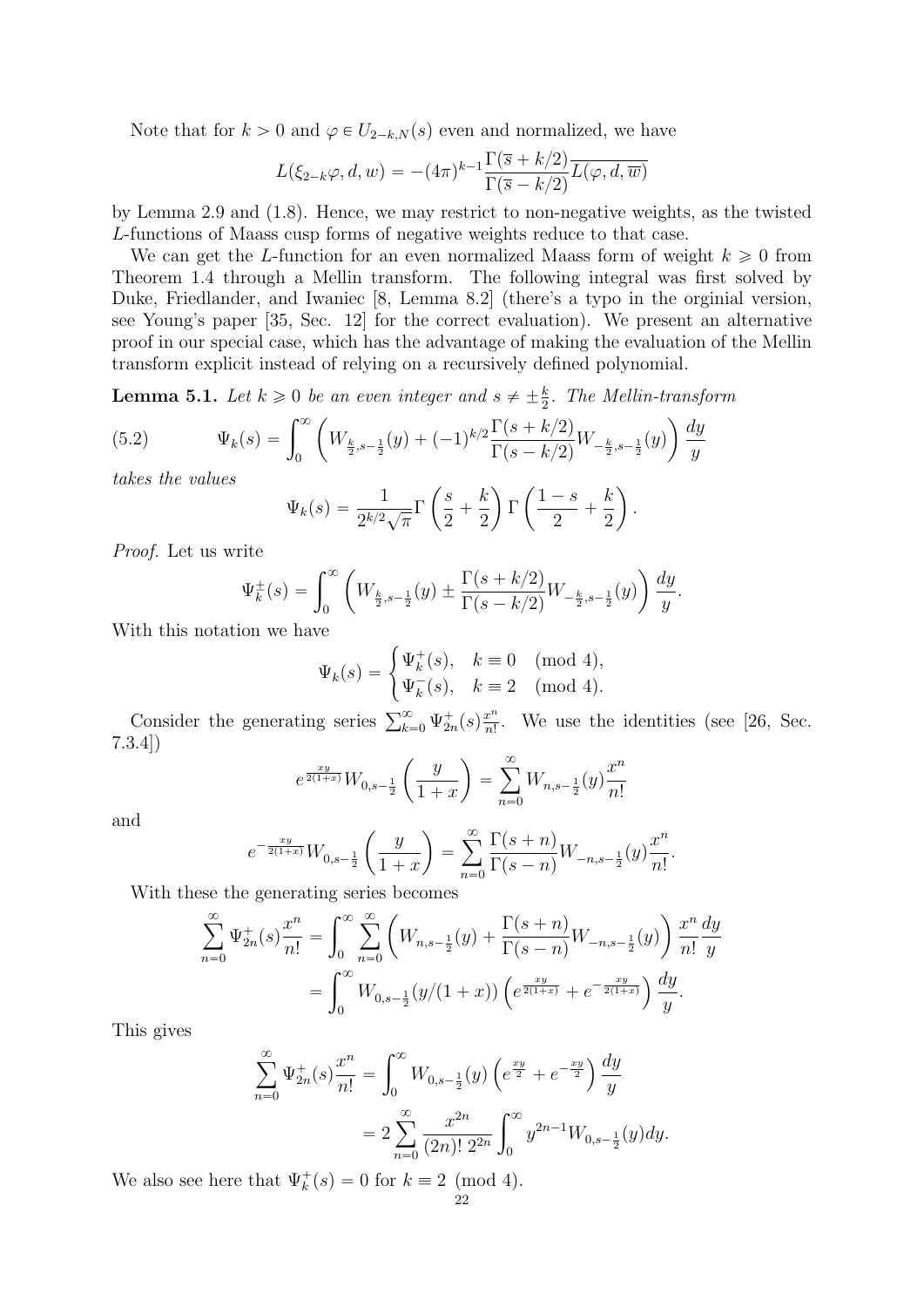The Whittaker function  $W_{0,s-\frac{1}{2}}(y)$  is a modified Bessel-function of second kind  $K_{s-\frac{1}{2}}$ , namely

$$
W_{0,s-\frac{1}{2}}(y) = 2\sqrt{\frac{y}{\pi}}K_{s-\frac{1}{2}}(2y).
$$

The integral of the K-Bessel function is well-known and evaluates to

$$
\int_0^\infty y^{2n-1} W_{0,s-\frac{1}{2}}(y) = \frac{2}{\sqrt{\pi}} 2^{-2n-\frac{1}{2}} \int_0^\infty y^{2n+\frac{1}{2}-1} K_{s-\frac{1}{2}}(y) dy
$$
  
= 
$$
\frac{1}{2\sqrt{\pi}} \Gamma\left(\frac{s}{2}+n\right) \Gamma\left(\frac{1-s}{2}+n\right).
$$

Hence, for  $k \equiv 0 \pmod{4}$ , we get the desired result. The same argument for the Hence, for  $k \equiv 0 \pmod{4}$ ,<br>generating series  $\sum_{n=0}^{\infty} \Psi_{2n}^{-}(s) \frac{x^n}{n!}$  $\frac{x^n}{n!}$  yields the result for the case  $k \equiv 2 \pmod{4}$ .

Remark 5.2. Our proof also shows that

$$
\int_0^\infty \left( W_{\frac{k}{2}, s - \frac{1}{2}}(y) - (-1)^{k/2} \frac{\Gamma(s + k/2)}{\Gamma(s - k/2)} W_{-\frac{k}{2}, s - \frac{1}{2}}(y) \right) \frac{dy}{y} = 0
$$

for all  $k \geqslant 0$ .

The following Corollary is a generalization of a result of Baruch and Mao [3, Thm. 1.4] to higher weights.

**Corollary 5.3.** Let k be an even non-negative integer, let  $\varphi \in U_{k,N}(s)$  be an even normalized newform with spectral point  $s \neq \frac{k}{2}$  $\frac{k}{2}$ , and let  $d$  be a fundamental discriminant with  $(-1)^{\frac{k}{2}}d > 0$  and  $(d, N) = 1$ . Suppose that for all m||N, its eigenvalues w<sub>m</sub> under the  $(-1)^{\overline{z}}d > 0$  and  $(d, N) = 1$ . Suppose that<br>Atkin-Lehner involution  $W_m$  are equal to  $\left(\frac{d}{dt}\right)$  $\frac{d}{m}$ ). Let

$$
\psi = \sum_{n \neq 0} b_{\psi}(n) (4\pi |n|y)^{-\frac{k+1}{4}} W_{\text{sign}(n)^{\frac{k+1}{4}, \frac{s}{2}-\frac{1}{4}}} (4\pi |n|y) e(nx)
$$

be a Maass cusp form of weight  $\frac{k+1}{2}$  such that  $\text{Shim}_d(\psi) = \varphi$  and  $b_{\psi}(n) \neq 0$  only if  $(-1)^{\frac{k}{2}}n \equiv 0, 1 \pmod{4}$ . Then:

$$
6\sum_{\text{Shim}_d(\psi)=\varphi}\frac{|b_{\psi}(|d|)|^2}{\left\langle \psi,\psi\right\rangle}=\frac{2^{\nu(N)}|d|^{\frac{k-1}{2}}}{(4\pi)^{k/2}\sqrt{\pi}}\Gamma\left(\frac{s}{2}+\frac{k}{2}\right)\Gamma\left(\frac{1-s}{2}+\frac{k}{2}\right)\frac{L\left(\varphi,d,1/2\right)}{\left\langle \varphi,\varphi\right\rangle},
$$

where  $\nu(N)$  is the number of distinct prime factors of N.

*Proof.* Let  $d = d'$  in Theorem 1.4 with  $(-1)^{k/2}d > 0$ . We then have

$$
6d(-1)^{[k/4]} \sum_{\text{Shim}_d(\psi)=\varphi} |b_{\psi}(|d|)|^2 = 2^{k/2} \text{Tr}_{d,d}(\varphi).
$$

We may now evaluate the trace on the right hand side as

$$
\text{Tr}_{d,d}(\varphi) = \sum_{\mu(d)} \sum_{m|D} \chi_d(W_{m}.[0, d, \mu]) \int_{W_m.C_{Q_\mu}} \varphi(z) (W_m.Q_\mu)(z, 1)^{\frac{k}{2}} dz_{W_m.Q_\mu}
$$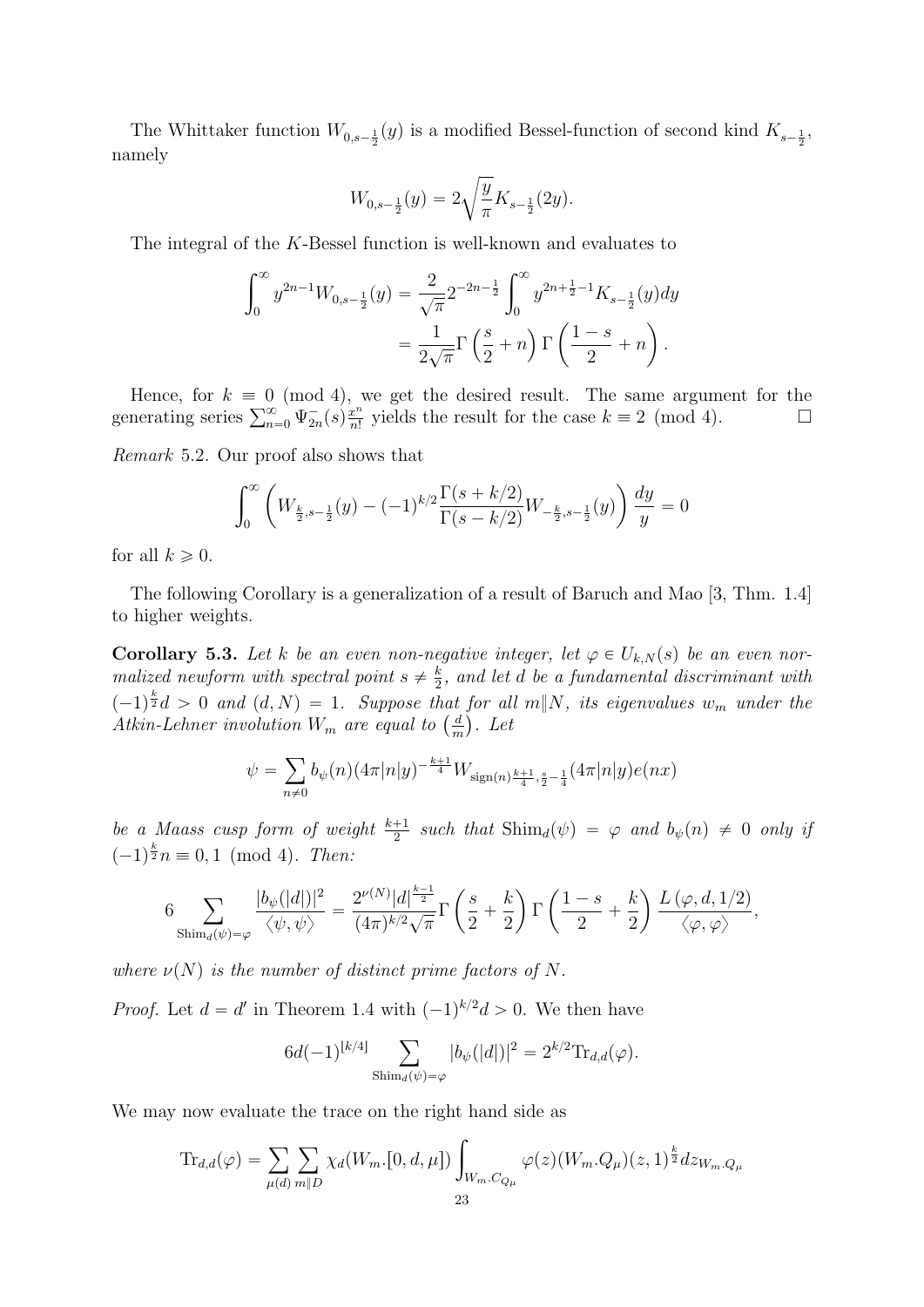by Lemma 3.3 and since  $\chi_d(W_m,[0, d, \mu]) = \left(\frac{d}{dt}\right)^{1/2}$  $\mu$  $\left( \frac{d}{d} \right)$ m we have ˆ ˙

$$
\text{Tr}_{d,d}(\varphi) = \sum_{\mu(d)} \sum_{m \| N} \left( \frac{d}{\mu} \right) \left( \frac{d}{m} \right) w_m \int_{C_{Q_{\mu}}} \varphi(z) (Q_{\mu})(z, 1)^{\frac{k}{2}} dz_{Q_{\mu}} =
$$
\n
$$
2^{\nu(N)} \sum_{\mu(d)} \left( \frac{d}{\mu} \right) \int_{C_{Q_{\mu}}} \varphi(z) (Q_{\mu})(z, 1)^{\frac{k}{2}} dz_{Q_{\mu}}.
$$

Now the Fourier expansion of  $\phi$  leads to ˆ ˙ ż

$$
\sum_{\mu(d)} \left(\frac{d}{\mu}\right) \int_{C_{Q_{\mu}}} \varphi(z) (Q_{\mu})(z,1)^{\frac{k}{2}} dz_{Q_{\mu}} =
$$
\n
$$
d^{\frac{k}{2}-1} |d| i^{\frac{k}{2}} \sum_{\mu(d)} \left(\frac{d}{\mu}\right) \int_0^{\infty} \sum_{n \neq 0} \frac{a_{\varphi}(n)}{(4\pi |n|)^{k/2}} W_{\text{sign}(n)\frac{k}{2},\tilde{s}-\frac{1}{2}} (4\pi |n| t) e^{-2\pi i n \frac{\mu}{d}} \frac{dt}{t} =
$$
\n
$$
\frac{d^{\frac{k}{2}-1} |d|}{(4\pi)^{k/2}} i^{\frac{k}{2}} \left(\frac{d}{-1}\right)^{1/2} \sum_{n \neq 0} \left(\frac{d}{n}\right) \frac{a_{\varphi}(n)}{|n|^{k/2}} \int_0^{\infty} W_{\text{sign}(n)\frac{k}{2},\tilde{s}-\frac{1}{2}}(t) \frac{dt}{t}.
$$

Here we used the evaluation of the Gauss sum ˆ ˙

$$
\sum_{\mu(d)} \left(\frac{d}{\mu}\right) e\left(-n\frac{\mu}{d}\right) = \sqrt{|d|} \left(\frac{d}{-1}\right)^{1/2} \left(\frac{d}{n}\right).
$$

Finally the the condition  $(-1)^{k/2}d > 0$  gives  $\left(\frac{d}{dt}\right)^{k/2}$  $-n$  $= (-1)^{k/2}$ d  $|n|$ for  $n > 0$ . Combining this with the fact that  $a_{\varphi}(-n) = \frac{\Gamma(s+k/2)}{\Gamma(s-k/2)} a_{\varphi}(n)$  for  $n > 0$ , if  $\tilde{s} \neq k/2$  gives ˆ ˙

$$
\text{Tr}_{d,d}(\varphi) = 2^{\nu(N)} \frac{|d|^{\frac{k+1}{2}} (-1)^{\lfloor k/4 \rfloor}}{(4\pi)^{k/2}} \Psi_k(s) \sum_{n>0} \frac{a_\varphi(n)}{n^{k/2}} \left(\frac{d}{n}\right)
$$

where the Mellin transform  $\Psi_k(s)$  is defined in (5.2). The evaluation in Lemma 5.1 then finishes the proof except when  $s = \frac{k}{2}$  $\frac{k}{2}$ . Since in that case  $a_{\varphi}(n) = 0$  for  $n < 0$ , one sees easily that  $\Psi_k(k/2) = 2^{\frac{k}{2}} \Gamma(k/2)$ , which recovers Kohnen's result in the holomorphic case  $[20, \text{Cor. 1}]$ .

Remark 5.4. The proof of Corollary 5.3 together with Remark 5.2 shows that  $\text{Tr}_{d,d}(\varphi) = 0$ for  $\varphi$  being an odd Maass cusp form (as the Fourier coefficients of an odd Maass cusp form  $\varphi$  satisfy  $a_{\varphi}(-n) = -\frac{\Gamma(s+k/2)}{\Gamma(s-k/2)} a_{\varphi}(n)$  for  $n > 0$ ).

Finally, Corollary 5.3 can be used to prove nonnegativity of twisted L-functions of Maass cusp forms at the central value.

**Corollary 5.5.** Let k be an even non-negative integer, let  $\varphi \in U_{k,N}(s)$  be an even normalized newform, and let d be a fundamental discriminant such that  $(-1)^{k/2}d > 0$  and  $(d, N) = 1$ . Then  $L(\varphi, d, 1/2) \geq 0$ .

*Proof.* This follows from Corollary 1.8 and  $\Gamma(x + iy)\Gamma(x - iy) = |\Gamma(x + iy)|^2$ .  $\Box$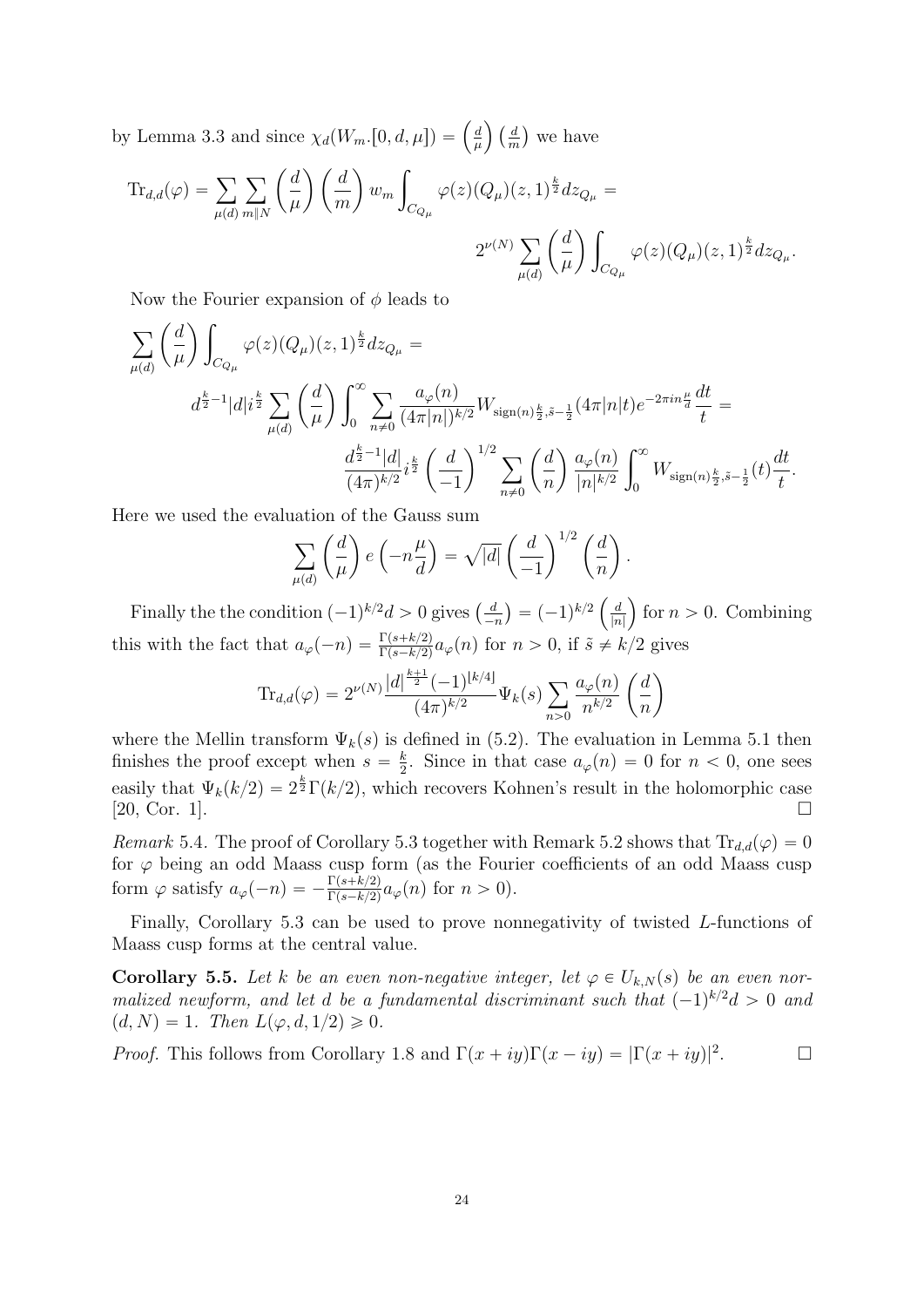#### **REFERENCES**

- [1] Atkin, Arthur O.L., and Joseph Lehner. Hecke operators on  $\Gamma_0(m)$ . Mathematische Annalen 185.2 (1970): 134-160.
- [2] Baruch, Ehud Moshe, and Zhengyu Mao. Central value of automorphic L-functions. GAFA Geometric And Functional Analysis 17, no. 2 (2007): 333-384.
- [3] Baruch, Ehud Moshe, and Zhengyu Mao. A generalized Kohnen-Zagier formula for Maass forms. Journal of the London Mathematical Society 82.1 (2010): 1-16.
- [4] Beals, Richard, and Roderick Wong. Special functions: a graduate text. Vol. 126. Cambridge University Press (2010).
- [5] Biró, András. Cycle integrals of Maass forms of weight 0 and Fourier coefficients of Maass forms of weight 1/2, Acta Arithmetica 94 (2000): 103-152.
- [6] Conrey, J. Brian, Jon P. Keating, Michael O. Rubinstein, and Nina C. Snaith.Random matrix theory and the Fourier coefficients of half-integral-weight forms. Experimental Mathematics 15, no. 1 (2006): 67-82.
- [7] Duke, William. Hyperbolic distribution problems and half integral weight Maass forms. Invent. Math. 92 (1988): 385–401.
- [8] Duke, William, John B. Friedlander, and Henryk Iwaniec. The subconvexity problem for Artin L–functions. Inventiones mathematicae 149.3 (2002): 489-577.
- [9] Duke, William, Ozlem Imamoğlu, and Árpád Tóth. Cycle integrals of the j-function and mock modular forms. Annals of mathematics (2011): 947-981.
- [10] Duke, William, Özlem Imamoğlu, and Árpád Tóth. Geometric invariants for real quadratic fields. Annals of Mathematics (2016): 949-990.
- [11] Fay, John D. Fourier coefficients of the resolvent for a Fuchsian group. J. reine angew. Math 293.294 (1977): 143-203.
- [12] Gelbart, Steve, and Ilya Piatetski-Shapiro. On Shimura's correspondence for modular forms of halfintegral weight. Automorphic Forms, Representation Theory and Arithmetic. Springer, Berlin, Heidelberg (1981): 1-39.
- [13] Goldfeld, Dorian, and Peter Sarnak. Sums of Kloosterman sums. Inventiones mathematicae 71.2 (1983): 243-250.
- [14] Gradshteyn, Israil, and Jossif Ryzhik. Table of integrals, series, and products. Elsevier/Academic Press (2007).
- [15] Iwaniec, Henryk. On Waldspurger's theorem. Acta Arithmetica 49 (1987): 205-212.
- [16] Katok, Svetlana, and Peter Sarnak. Heegner points, cycles and Maass forms. Israel Journal of Mathematics 84.1-2 (1993): 193-227.
- [17] Khuri-Makdisi, Kamal. On the Fourier coefficients of nonholomorphic Hilbert modular forms of halfintegral weight, Duke Math. J. Vol. 84 (1996): 399-452.
- [18] Kohnen, Winfried. Beziehungen zwischen Modulformen halbganzen Gewichts und Modulformen ganzen Gewichts: Inauguraldissertation zur Erlangung des Doktorgrades. Mathematischen Institut der Universität (1980).
- [19] Kohnen, Winfried, and Don Zagier. Values of L-series of modular forms at the center of the critical strip. Inventiones mathematicae 64.2 (1981): 175-198.
- [20] Kohnen, Winfried. Fourier coefficients of modular forms of half-integral weight. Mathematische Annalen 271.2 (1985): 237-268.
- [21] Kojima, Hisashi. Shimura correspondence of Maass wave forms of half integral weight. Acta Arithmetica 69.4 (1995): 367-385.
- [22] Kojima, Hisashi. On the Fourier coefficients of Maass wave forms of half integral weight over an imaginary quadratic field, J. Reine. Angew. Math. Vol. 526 (2000): 155-179.
- [23] Luo, Wenzhi, and Dinakar Ramakrishnan. Determination of modular forms by twists of critical L-values. Inventiones mathematicae 130, no. 2 (1997): 371-398.
- [24] Kojima Hisashi. On the Fourier coefficients of Hilbert-Maass wave forms of half integral weight over arbitrary algebraic number fields J. Number Theory Vol. 107 (2004): 25-62.
- [25] Maass, Hans. Über die räumliche Verteilung der Punkte in Gittern mit indefiniter Metrik. Mathematische Annalen 138.4 (1959): 287-315.
- [26] Magnus, Wilhelm, Fritz Oberhettinger, and Raj Pal Soni. Formulas and theorems for the special functions of mathematical physics. Vol. 52. Springer Science & Business Media (2013).